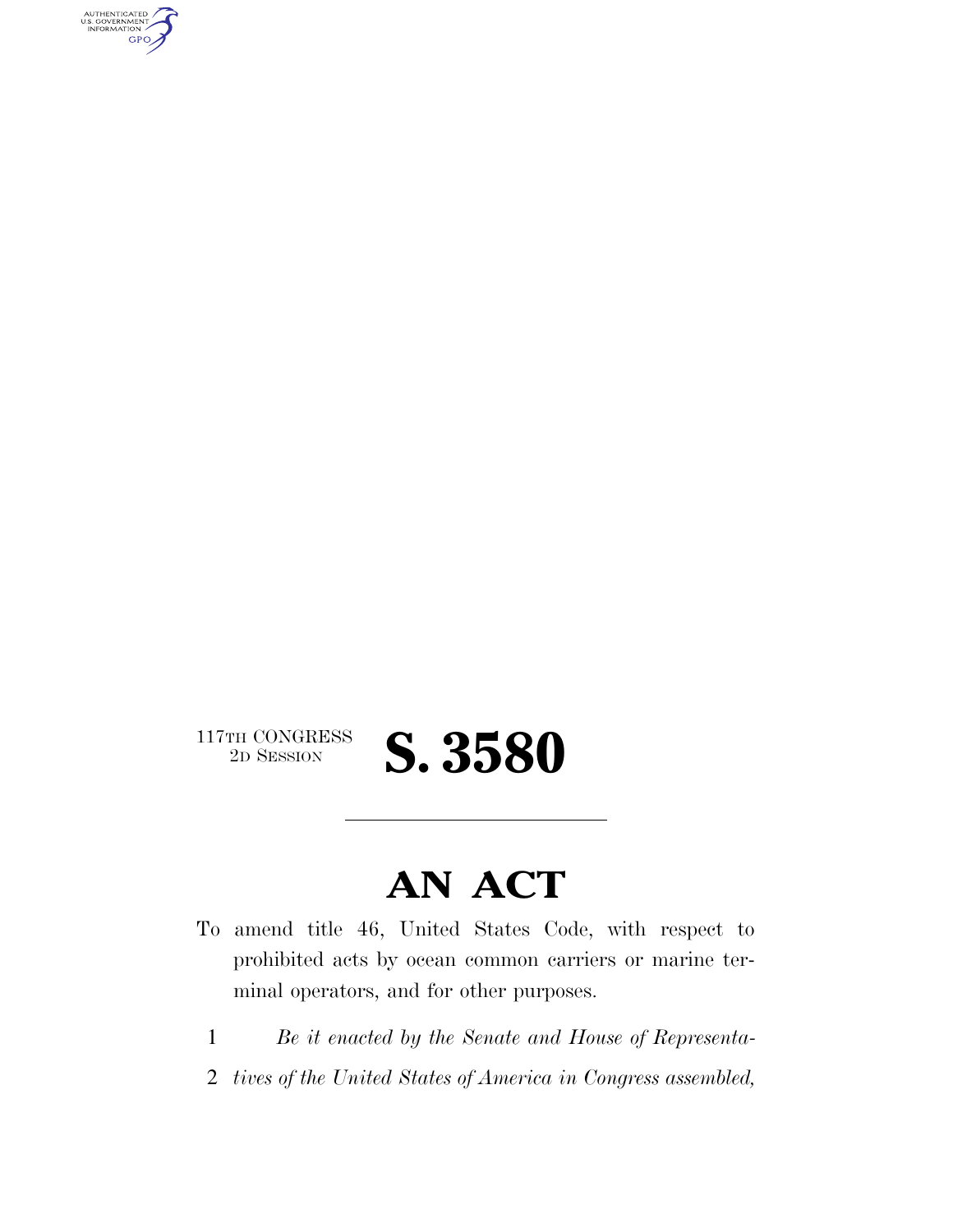#### **SECTION 1. SHORT TITLE.**

 This Act may be cited as the ''Ocean Shipping Re-form Act of 2022''.

#### **SEC. 2. PURPOSES.**

 Section 40101 of title 46, United States Code, is amended—

 (1) by striking paragraph (2) and inserting the following:

9 "(2) ensure an efficient, competitive, and eco- nomical transportation system in the ocean com-11 merce of the United States;";

 (2) in paragraph (3), by inserting ''and sup-porting commerce'' after ''needs''; and

 (3) by striking paragraph (4) and inserting the following:

16 ''(4) promote the growth and development of United States exports through a competitive and ef- ficient system for the carriage of goods by water in the foreign commerce of the United States, and by placing a greater reliance on the marketplace.''.

#### **SEC. 3. SERVICE CONTRACTS.**

 Section 40502(c) of title 46, United States Code, is amended—

 (1) in paragraph (7), by striking ''; and'' and inserting a semicolon;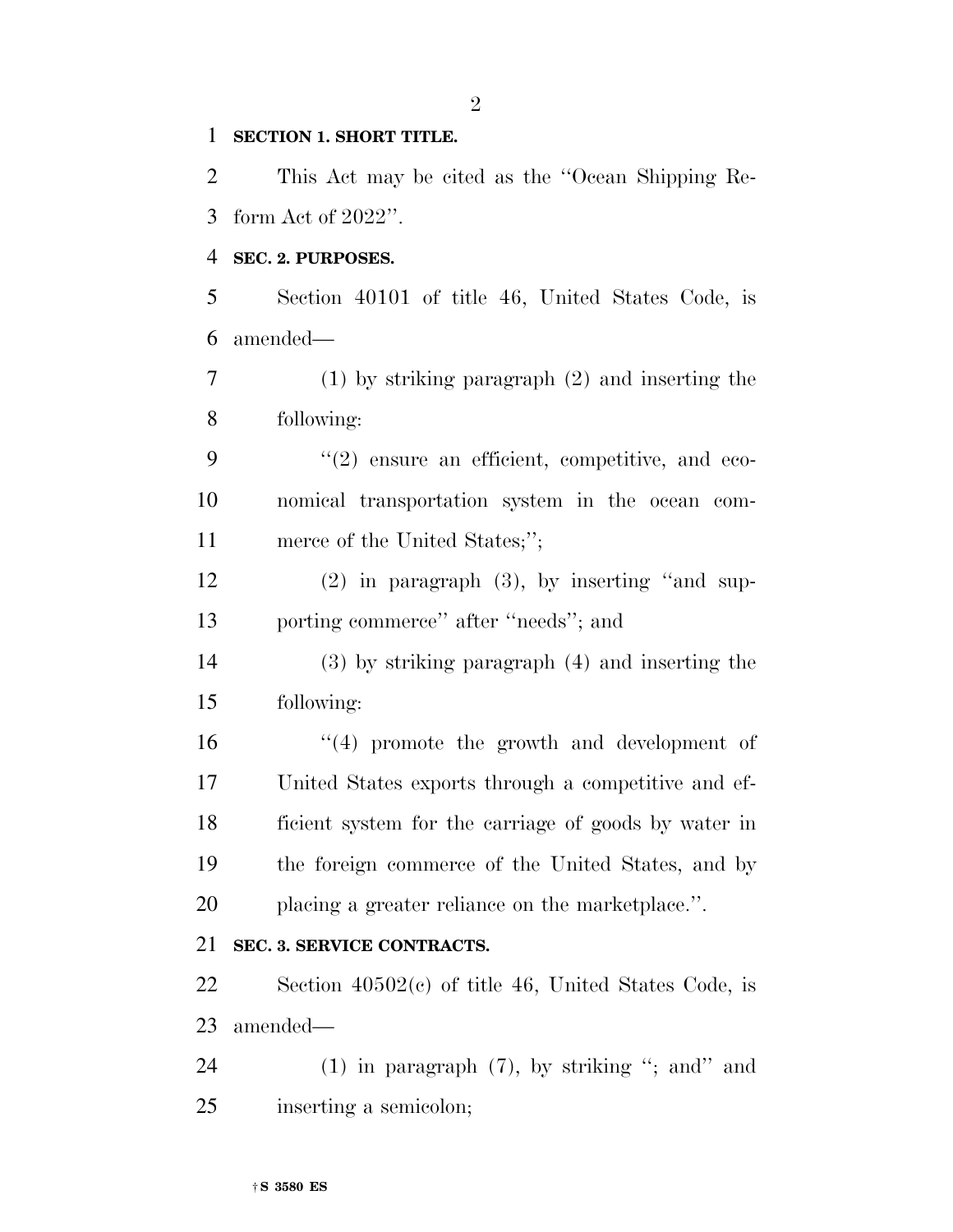(2) in paragraph (8), by striking the period and 2 inserting "; and"; and

(3) by adding at the end the following:

 ''(9) any other essential terms that the Federal Maritime Commission determines necessary or ap-propriate through a rulemaking process.''.

#### **SEC. 4. SHIPPING EXCHANGE REGISTRY.**

 (a) IN GENERAL.—Chapter 405 of title 46, United States Code, is amended by adding at the end the fol-lowing:

#### **''§ 40504. Shipping exchange registry**

12 "(a) In GENERAL.—No person may operate a ship- ping exchange involving ocean transportation in the for- eign commerce of the United States unless the shipping exchange is registered as a national shipping exchange under the terms and conditions provided in this section and the regulations issued pursuant to this section.

 ''(b) REGISTRATION.—A person shall register a ship- ping exchange by filing with the Federal Maritime Com- mission an application for registration in such form as the Commission, by rule, may prescribe, containing the rules of the exchange and such other information and docu- ments as the Commission, by rule, may prescribe as nec- essary or appropriate to complete a shipping exchange's registration.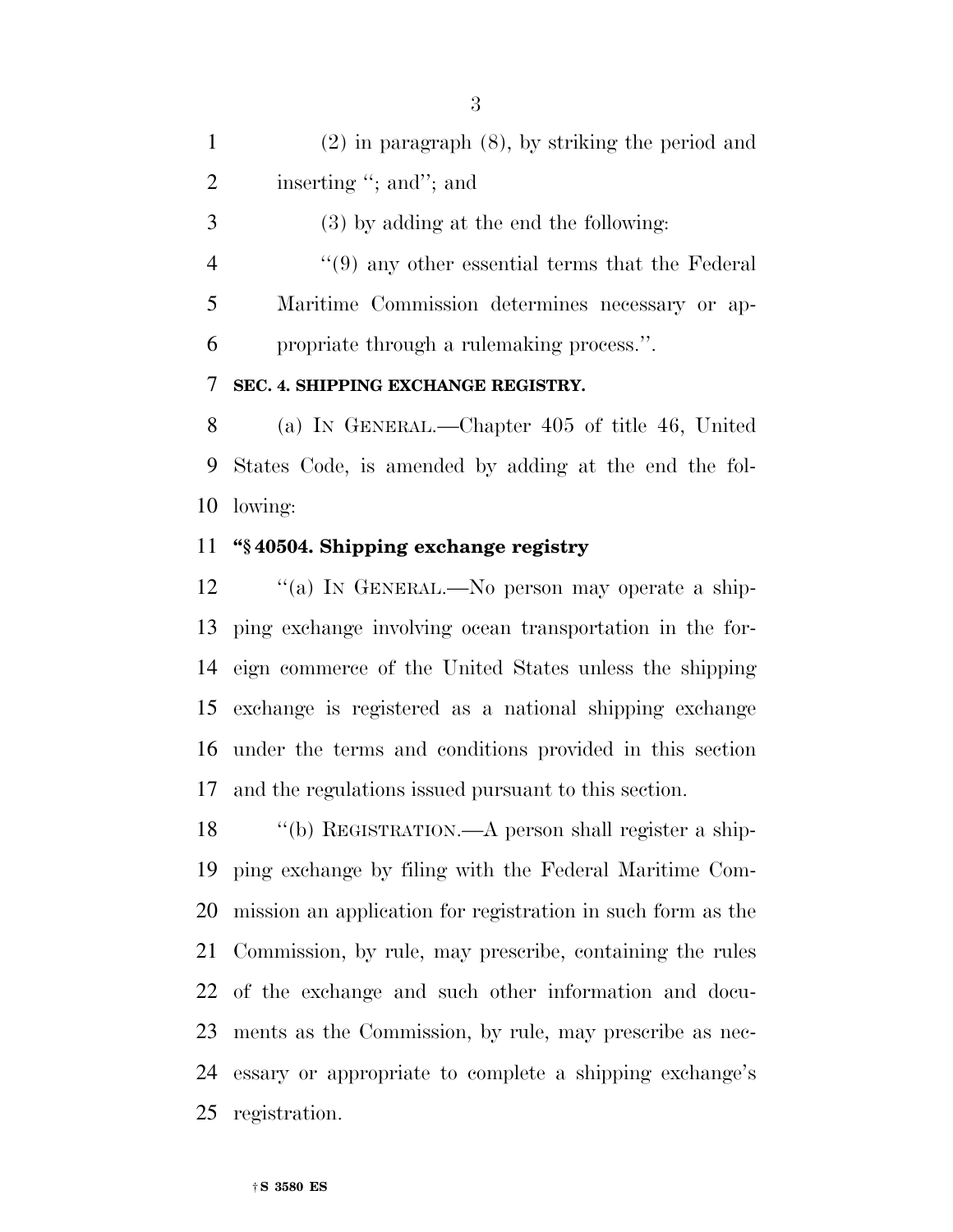1 "(c) EXEMPTION.—The Commission may exempt, conditionally or unconditionally, a shipping exchange from registration under this section if the Commission finds that the shipping exchange is subject to comparable, com- prehensive supervision and regulation by the appropriate governmental authorities in a foreign country where the shipping exchange is headquartered.

8 "(d) REGULATIONS.—Not later than 3 years after the date of enactment of the Ocean Shipping Reform Act of 2022, the Commission shall issue regulations pursuant to subsection (a), which shall set standards necessary to carry out subtitle IV of this title for registered national shipping exchanges. For consideration of a service con- tract entered into by a shipping exchange, the Commission shall be limited to the minimum essential terms for service contracts established under section 40502 of this title.

 ''(e) DEFINITION OF SHIPPING EXCHANGE.—In this section, the term 'shipping exchange' means a platform (digital, over-the-counter, or otherwise) that connects shippers with common carriers for the purpose of entering into underlying agreements or contracts for the transport of cargo, by vessel or other modes of transportation.''.

 (b) APPLICABILITY.—The registration requirement under section 40504 of title 46, United States Code (as added by subsection (a)), shall take effect on the date on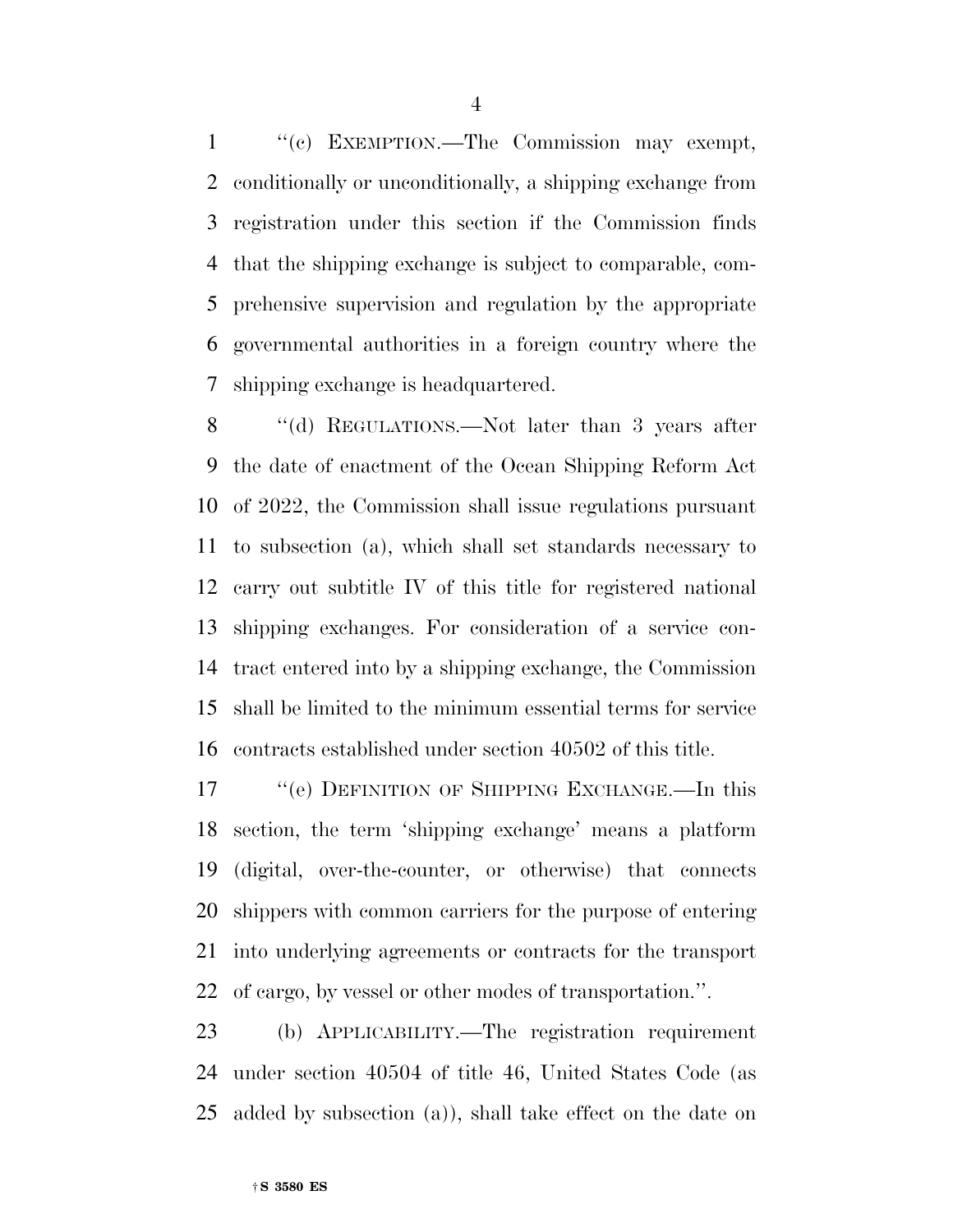which the Federal Maritime Commission states the rule is effective in the regulations issued under such section. (c) CLERICAL AMENDMENT.—The analysis for chap- ter 405 of title 46, United States Code, is amended by adding at the end the following: ''40504. Shipping exchange registry.''.

#### **SEC. 5. PROHIBITION ON RETALIATION.**

 Section 41102 of title 46, United States Code, is amended by adding at the end the following:

9 "(d) RETALIATION AND OTHER DISCRIMINATORY ACTIONS.—A common carrier, marine terminal operator, or ocean transportation intermediary, acting alone or in conjunction with any other person, directly or indirectly, may not—

 $\frac{1}{2}$  (1) retaliate against a shipper, an agent of a shipper, an ocean transportation intermediary, or a motor carrier by refusing, or threatening to refuse, an otherwise-available cargo space accommodation; or

19  $\frac{1}{2}$  resort to any other unfair or unjustly dis-criminatory action for—

21  $\langle (A)$  the reason that a shipper, an agent of a shipper, an ocean transportation inter-mediary, or motor carrier has—

24 ''(i) patronized another carrier; or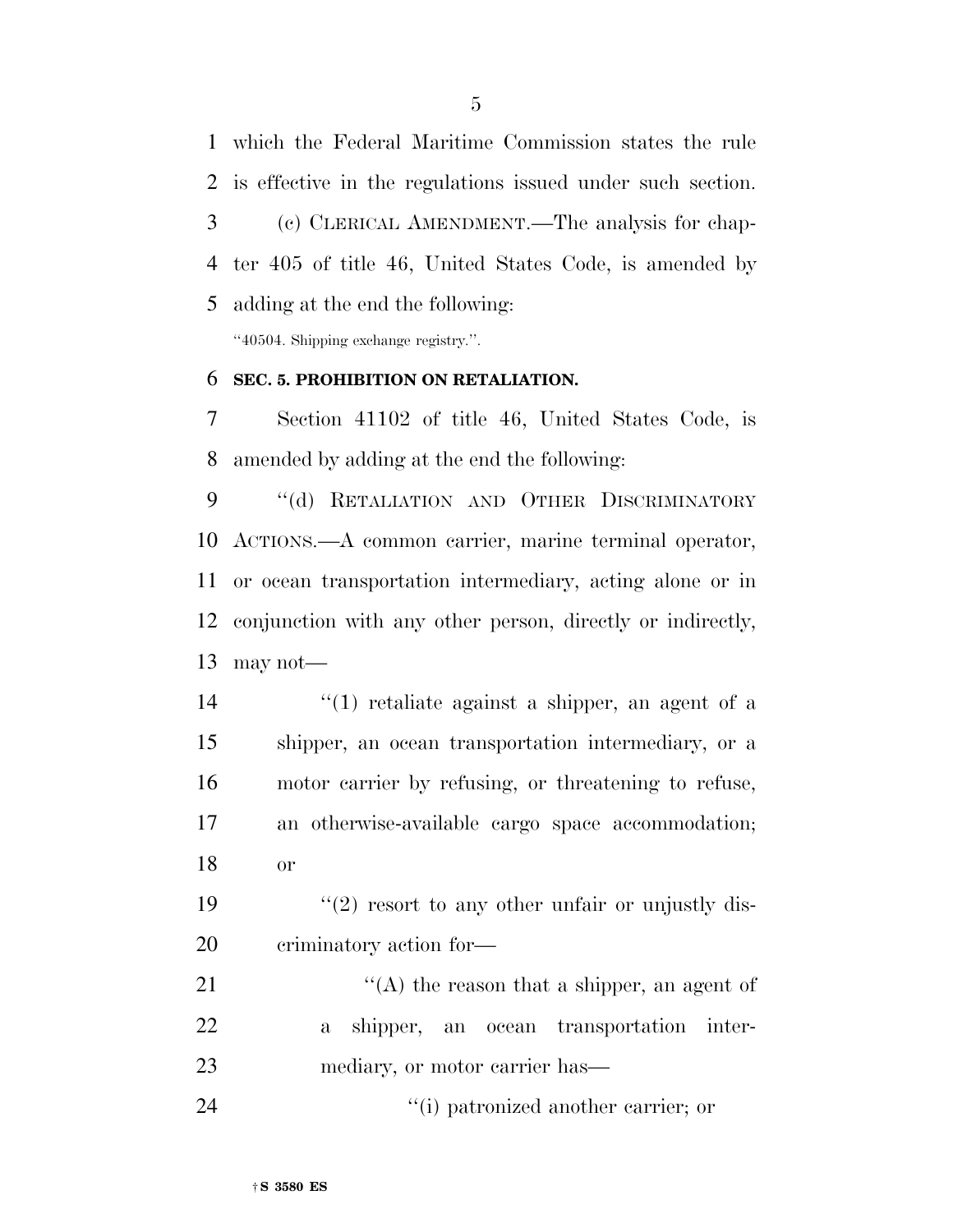1 ''(ii) filed a complaint against the common carrier, marine terminal operator, or ocean transportation intermediary; or  $"$ (B) any other reason.".

#### **SEC. 6. PUBLIC DISCLOSURE.**

 Section 46106 of title 46, United States Code, is amended by adding at the end the following:

 ''(d) PUBLIC DISCLOSURES.—The Federal Maritime Commission shall publish, and annually update, on the website of the Commission—

11 ''(1) all findings by the Commission of false de- tention and demurrage invoice information by com- mon carriers under section 41104(a)(15) of this title; and

 ''(2) all penalties imposed or assessed against common carriers, as applicable, under sections 41107, 41108, and 41109, listed by each common carrier.''.

#### **SEC. 7. COMMON CARRIERS.**

 (a) IN GENERAL.—Section 41104 of title 46, United States Code, is amended—

22 (1) in subsection  $(a)$ —

 (A) in the matter preceding paragraph (1), by striking ''may not'' and inserting ''shall not'';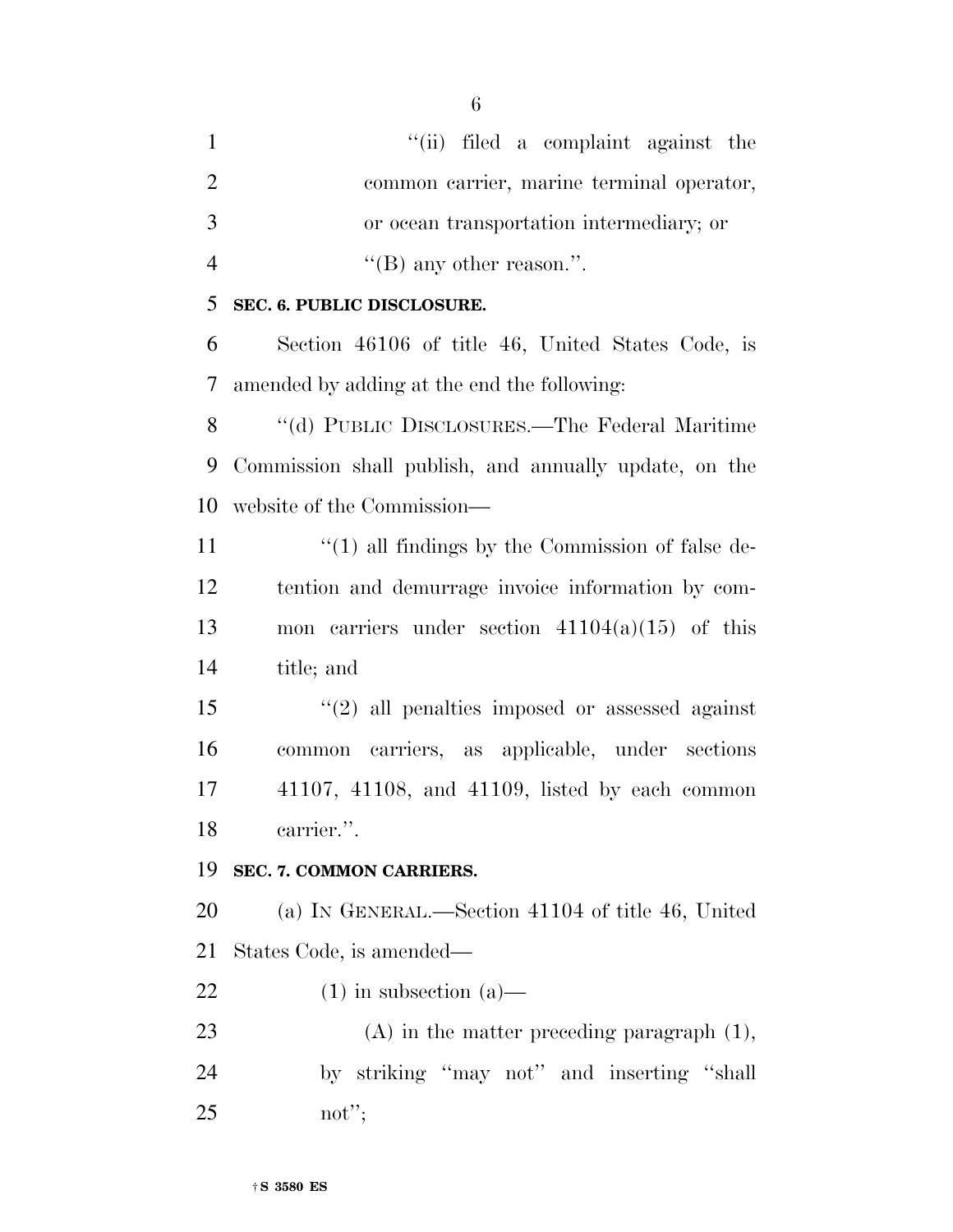| $\mathbf{1}$   | $(B)$ by striking paragraph $(3)$ and insert-          |
|----------------|--------------------------------------------------------|
| $\overline{2}$ | ing the following:                                     |
| 3              | $\lq(3)$ unreasonably refuse cargo space accom-        |
| $\overline{4}$ | modations when available, or resort to other unfair    |
| 5              | or unjustly discriminatory methods;";                  |
| 6              | $(C)$ in paragraph $(5)$ , by striking" in the         |
| 7              | matter of rates or charges" and inserting              |
| 8              | "against any commodity group or type of ship-          |
| 9              | ment or in the matter of rates or charges";            |
| 10             | (D) in paragraph $(10)$ , by adding ", in-             |
| 11             | cluding with respect to vessel space accommoda-        |
| 12             | tions provided by an ocean common carrier"             |
| 13             | after "negotiate";                                     |
| 14             | (E) in paragraph $(12)$ by striking "; or"             |
| 15             | and inserting a semicolon;                             |
| 16             | $(F)$ in paragraph $(13)$ by striking the pe-          |
| 17             | riod and inserting a semicolon; and                    |
| 18             | (G) by adding at the end the following:                |
| 19             | $\lq(14)$ assess any party for a charge that is in-    |
| 20             | consistent or does not comply with all applicable pro- |
| 21             | visions and regulations, including subsection (c) of   |
| 22             | section 41102 or part 545 of title 46, Code of Fed-    |
| 23             | eral Regulations (or successor regulations);           |
| 24             | $"(15)$ invoice any party for demurrage or deten-      |
| 25             | tion charges unless the invoice includes information   |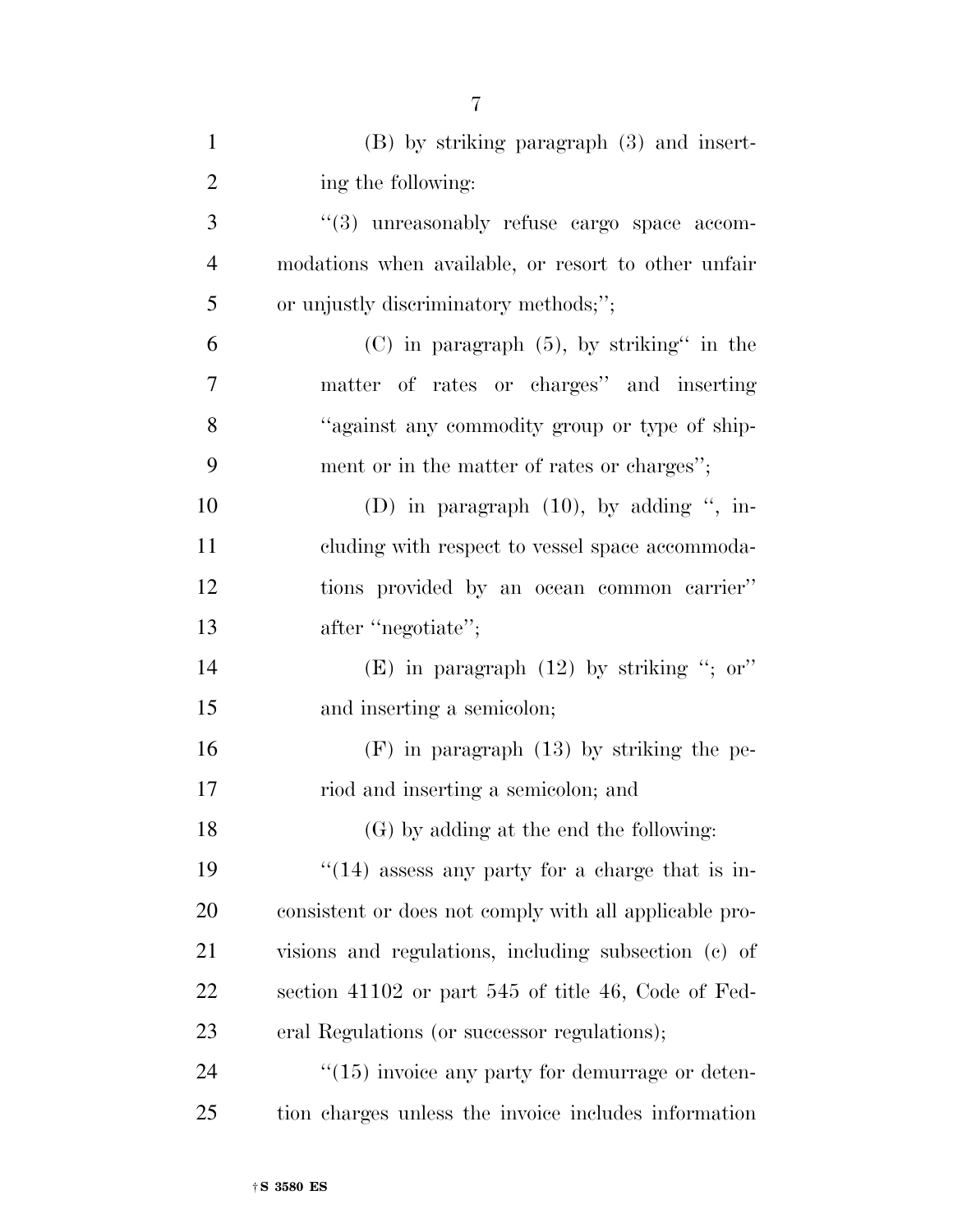| $\mathbf{1}$   | as described in subsection (d) showing that such    |
|----------------|-----------------------------------------------------|
| $\overline{2}$ | charges comply with—                                |
| 3              | "(A) all provisions of part 545 of title 46,        |
| $\overline{4}$ | Code of Federal Regulations (or successor regu-     |
| 5              | lations); and                                       |
| 6              | "(B) applicable provisions and regulations,         |
| 7              | including the principles of the final rule pub-     |
| 8              | lished on May 18, 2020, entitled 'Interpretive      |
| 9              | Rule on Demurrage and Detention Under the           |
| 10             | Shipping Act' (or successor rule); or               |
| 11             | $"(16)$ for service pursuant to a service contract, |
| 12             | give any undue or unreasonable preference or advan- |
| 13             | tage or impose any undue or unreasonable prejudice  |
| 14             | or disadvantage against any commodity group or      |
| 15             | type of shipment."; and                             |
| 16             | $(2)$ by adding at the end the following:           |
| 17             | "(d) DETENTION AND DEMURRAGE INVOICE INFOR-         |
|                | 18 MATION.-                                         |
| 19             | "(1) INACCURATE INVOICE.—If the Commission          |
| 20             | determines, after an investigation in response to a |
| 21             | submission under section 41310, that an invoice     |
| 22             | under subsection $(a)(15)$ was inaccurate or false, |
| 23             | penalties or refunds under section 41107 shall be   |
| 24             | applied.                                            |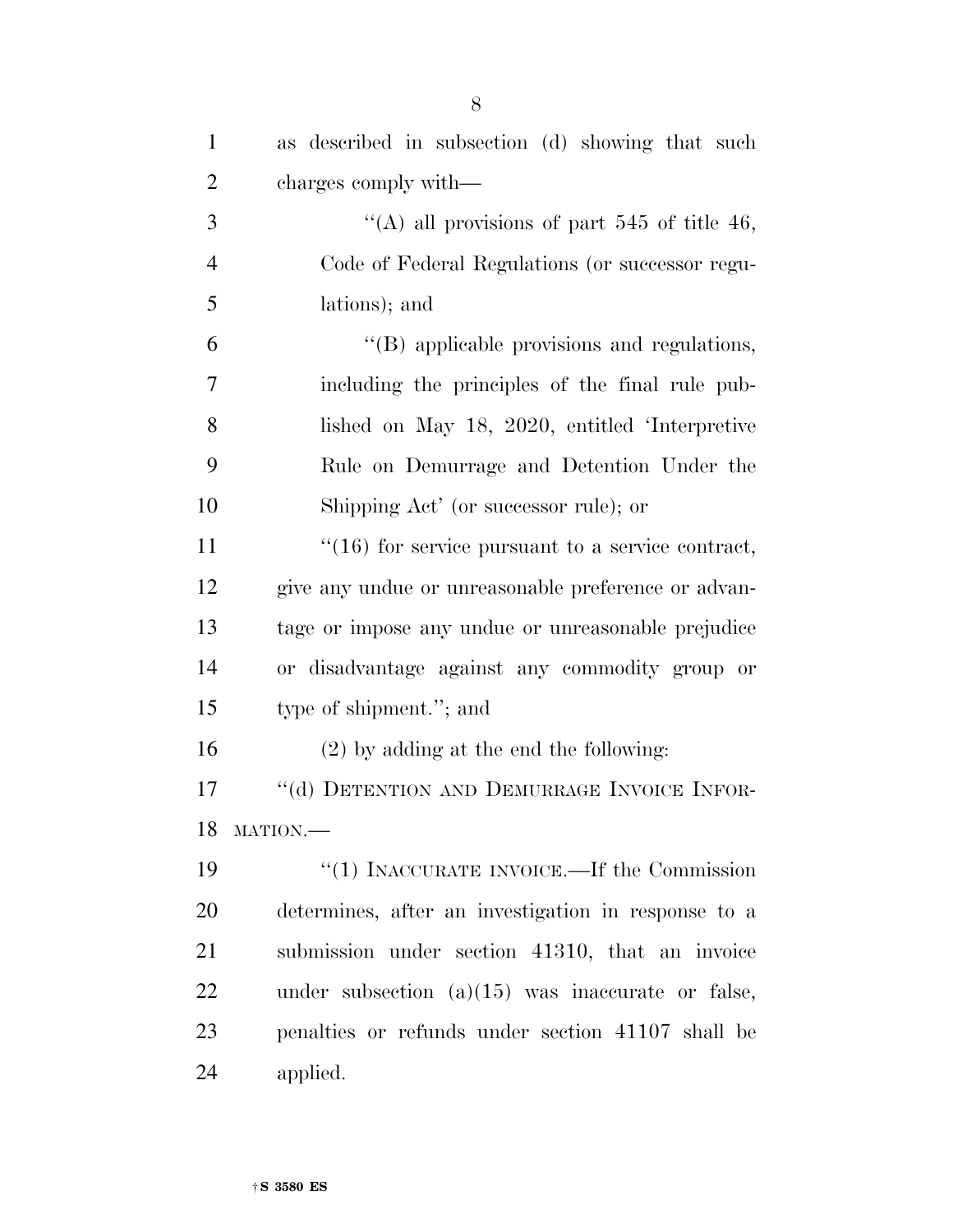| $\mathbf{1}$   | "(2) CONTENTS OF INVOICE.—An invoice under            |
|----------------|-------------------------------------------------------|
| $\overline{2}$ | subsection $(a)(15)$ , unless otherwise determined by |
| 3              | subsequent Commission rulemaking, shall include ac-   |
| $\overline{4}$ | curate information on each of the following, as well  |
| 5              | as minimum information as determined by the Com-      |
| 6              | mission:                                              |
| $\tau$         | $\lq\lq$ . Date that container is made avail-         |
| 8              | able.                                                 |
| 9              | $\lq\lq$ (B) The port of discharge.                   |
| 10             | $\lq\lq$ (C) The container number or numbers.         |
| 11             | "(D) For exported shipments, the earliest             |
| 12             | return date.                                          |
| 13             | $\lq\lq(E)$ The allowed free time in days.            |
| 14             | $\lq\lq(F)$ The start date of free time.              |
| 15             | $\lq\lq(G)$ The end date of free time.                |
| 16             | "(H) The applicable detention or demur-               |
| 17             | rage rule on which the daily rate is based.           |
| 18             | $\lq\lq$ (I) The applicable rate or rates per the     |
| 19             | applicable rule.                                      |
| 20             | $\lq\lq (J)$ The total amount due.                    |
| 21             | " $(K)$ The email, telephone number, or               |
| 22             | other appropriate contact information for ques-       |
| 23             | tions or requests for mitigation of fees.             |
| 24             | $\lq\lq$ . A statement that the charges are con-      |
| 25             | sistent with any of Federal Maritime Commis-          |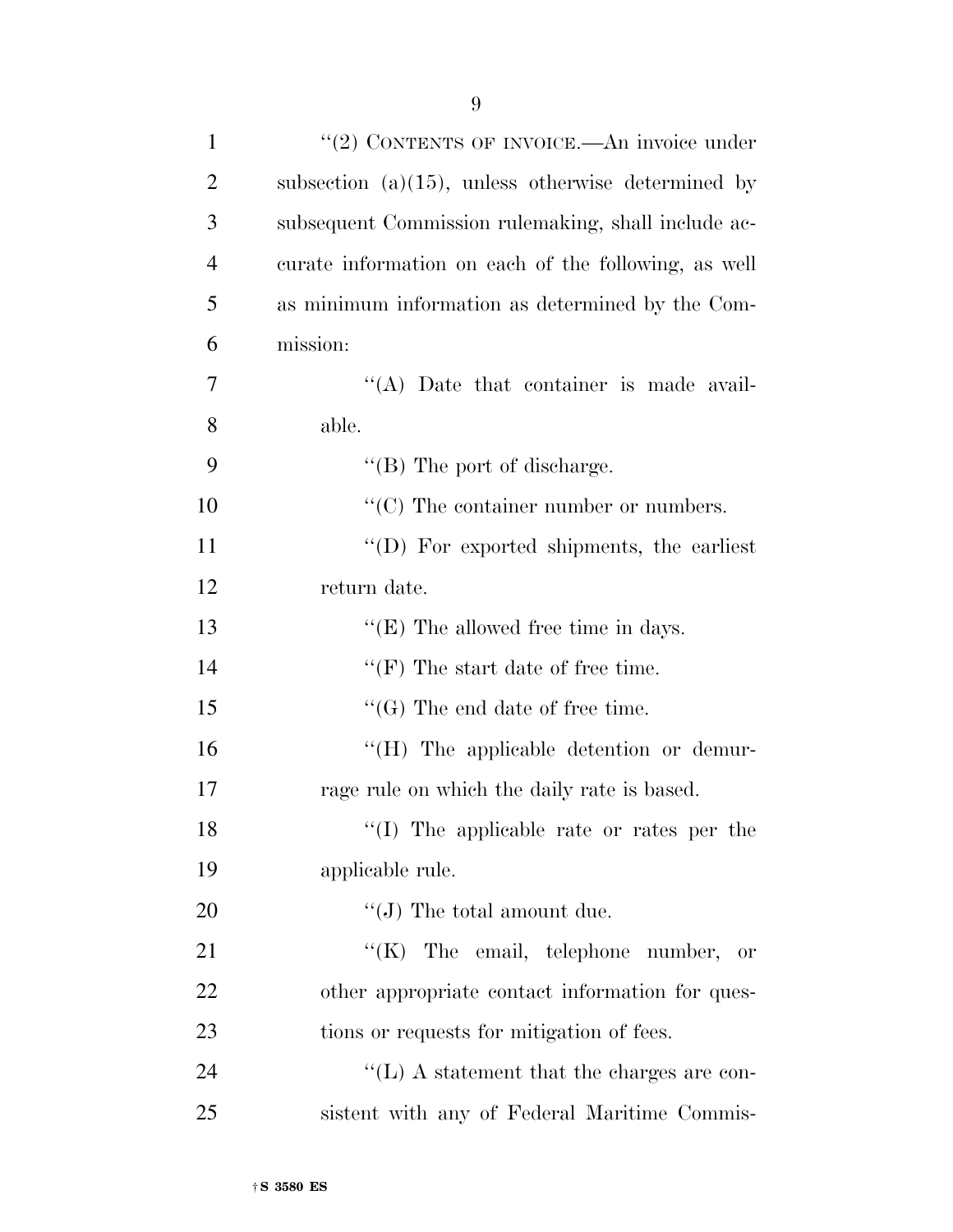sion rules with respect to detention and demur-2 rage.

3 ''(M) A statement that the common car- rier's performance did not cause or contribute to the underlying invoiced charges.

 ''(e) SAFE HARBOR.—If a non-vessel operating com- mon carrier passes through to the relevant shipper an in- voice made by the ocean common carrier, and the Commis- sion finds that the non-vessel operating common carrier is not otherwise responsible for the charge, then the ocean common carrier shall be subject to refunds or penalties 12 pursuant to subsection  $(d)(1)$ .

13 "(f) ELIMINATION OF CHARGE OBLIGATION.—Fail- ure to include the information required under subsection (d) on an invoice with any demurrage or detention charge shall eliminate any obligation of the charged party to pay the applicable charge.''.

(b) RULEMAKING ON DEMURRAGE OR DETENTION.—

 (1) IN GENERAL.—Not later than 45 days after the date of enactment of this Act, the Federal Mari- time Commission shall initiate a rulemaking further defining prohibited practices by common carriers, marine terminal operators, shippers, and ocean transportation intermediaries under section 41102(c) of title 46, United States Code, regarding the as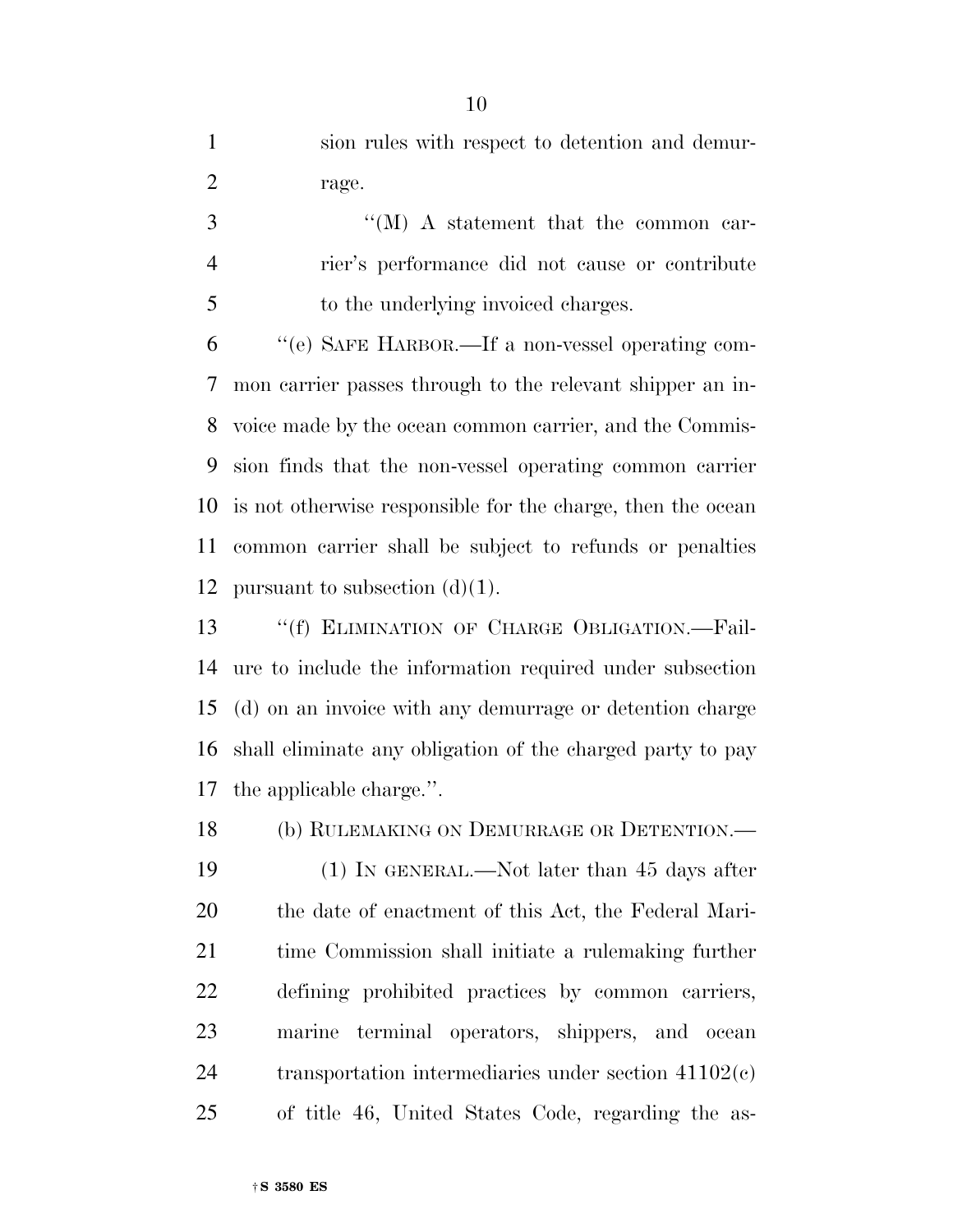sessment of demurrage or detention charges. The Federal Maritime Commission shall issue a final rule defining such practices not later than 1 year after the date of enactment of this Act.

 (2) CONTENTS.—The rule under paragraph (1) shall only seek to further clarify reasonable rules and practices related to the assessment of detention and demurrage charges to address the issues identi- fied in the final rule published on May 18, 2020, en- titled ''Interpretive Rule on Demurrage and Deten- tion Under the Shipping Act'' (or successor rule), in- cluding a determination of which parties may be ap- propriately billed for any demurrage, detention, or other similar per container charges.

 (c) RULEMAKING ON UNFAIR OR UNJUSTLY DIS- CRIMINATORY METHODS.—Not later than 60 days after the date of enactment of this Act, the Federal Maritime Commission shall initiate a rulemaking defining unfair or unjustly discriminatory methods under section 41104(a)(3) of title 46, United States Code, as amended by this section. The Federal Maritime Commission shall issue a final rule not later than 1 year after the date of enactment of this Act.

24 (d) RULEMAKING ON UNREASONABLE REFUSAL TO DEAL OR NEGOTIATE WITH RESPECT TO VESSEL SPACE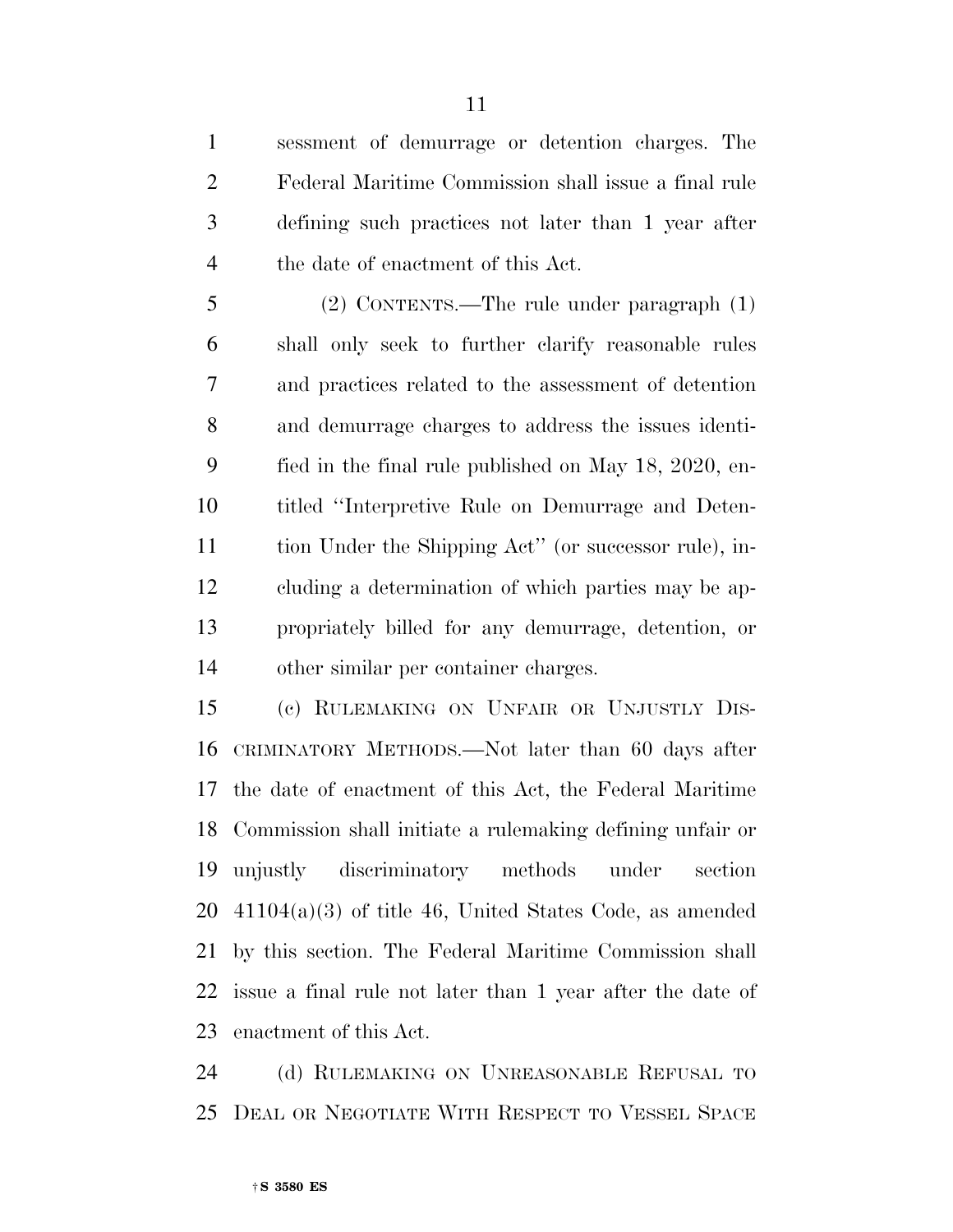ACCOMMODATIONS.—Not later than 30 days after the date of enactment of this Act, the Federal Maritime Com- mission, in consultation with the Commandant of the United States Coast Guard, shall initiate a rulemaking de- fining unreasonable refusal to deal or negotiate with re-6 spect to vessel space under section  $41104(a)(10)$  of title 46, as amended by this section. The Federal Maritime Commission shall issue a final rule not later than 6 months after the date of enactment of this Act.

#### **SEC. 8. ASSESSMENT OF PENALTIES OR REFUNDS.**

 (a) IN GENERAL.—Title 46, United States Code, is amended—

(1) in section 41107—

 (A) in the section heading, by inserting ''**or refunds**'' after ''**penalties**'';

 (B) in subsection (a), by inserting ''or, in addition to or in lieu of a civil penalty, is liable 18 for the refund of a charge" after "civil pen-alty''; and

 (C) in subsection (b), by inserting ''or, in addition to or in lieu of a civil penalty, the re- fund of a charge,'' after ''civil penalty''; and (2) section 41109 is amended—

 (A) by striking subsections (a) and (b) and inserting the following: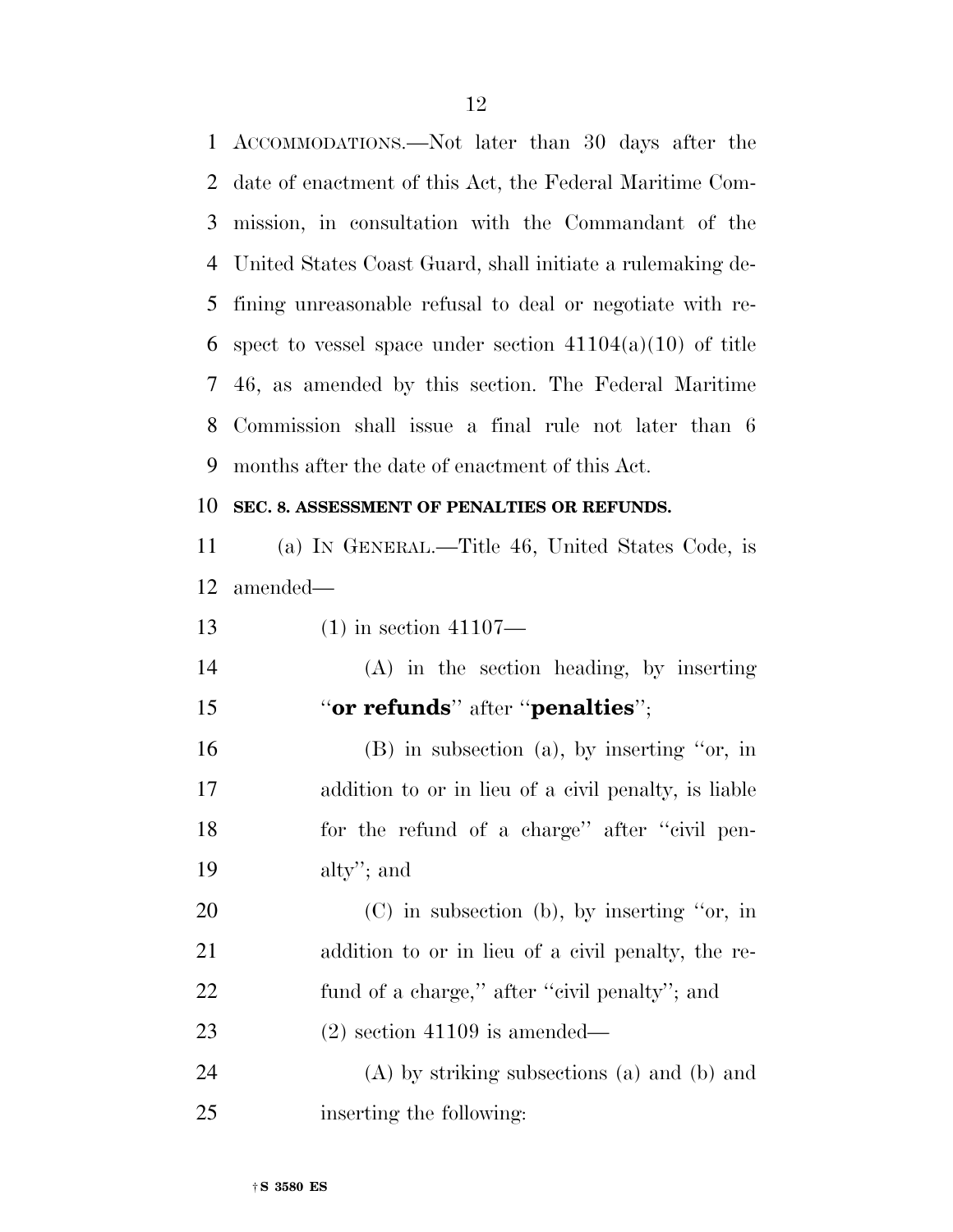| $\mathbf{1}$   | "(a) GENERAL AUTHORITY.—Until a matter is re-         |
|----------------|-------------------------------------------------------|
| $\overline{2}$ | ferred to the Attorney General, the Federal Maritime  |
| 3              | Commission may—                                       |
| $\overline{4}$ | $"(1)$ after notice and opportunity for a hearing,    |
| 5              | in accordance with this part—                         |
| 6              | $\lq\lq$ (A) assess a civil penalty; or               |
| 7              | $\lq\lq$ (B) in addition to, or in lieu of, assessing |
| 8              | a civil penalty under subparagraph $(A)$ , order a    |
| 9              | refund of money (including additional amounts         |
| 10             | in accordance with section $41305(c)$ , subject to    |
| 11             | subsection $(b)(2)$ ; and                             |
| 12             | $(2)$ compromise, modify, or remit, with or           |
| 13             | without conditions, a civil penalty or refund imposed |
| 14             | under paragraph $(1)$ .                               |
| 15             | "(b) DETERMINATION OF AMOUNT. $-$                     |
| 16             | "(1) FACTORS FOR CONSIDERATION.—In deter-             |
| 17             | mining the amount of a civil penalty assessed or re-  |
| 18             | fund of money ordered pursuant to subsection (a),     |
| 19             | the Federal Maritime Commission shall take into       |
| 20             | consideration—                                        |
| 21             | $\lq\lq$ the nature, circumstances, extent,           |
| 22             | and gravity of the violation committed;               |
| 23             | $\lq$ (B) with respect to the violator-               |
| 24             | "(i) the degree of culpability;                       |
| 25             | "(ii) any history of prior offenses;                  |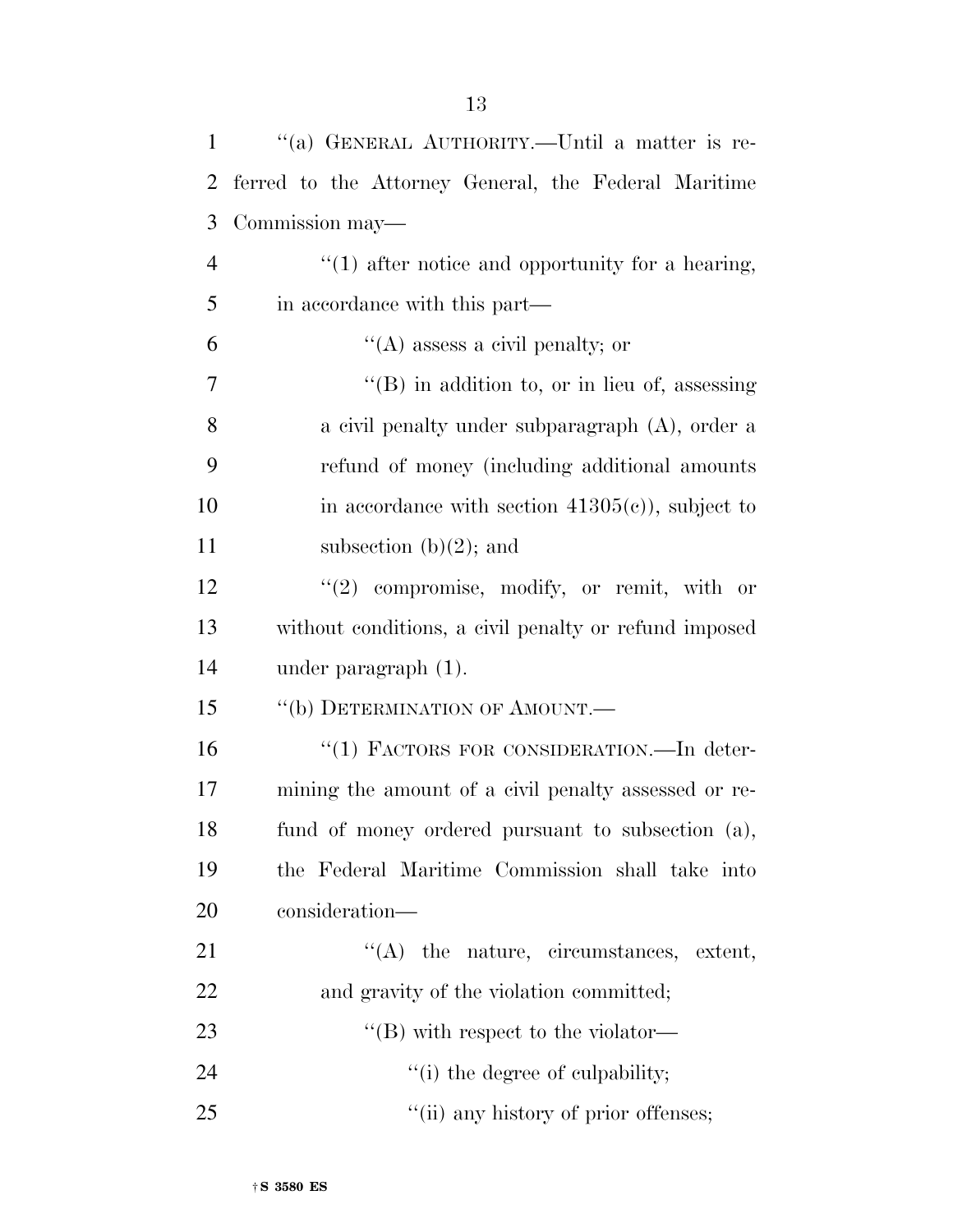| $\mathbf{1}$   | "(iii) the ability to pay; and                      |
|----------------|-----------------------------------------------------|
| $\overline{2}$ | "(iv) such other matters as justice                 |
| 3              | may require; and                                    |
| $\overline{4}$ | $\lq\lq$ (C) the amount of any refund of money      |
| 5              | ordered pursuant to subsection $(a)(1)(B)$ .        |
| 6              | COMMENSURATE REDUCTION IN<br>(2)<br><b>CIVIL</b>    |
| $\overline{7}$ | PENALTY.-                                           |
| 8              | "(A) IN GENERAL.—In any case in which               |
| 9              | the Federal Maritime Commission orders a re-        |
| 10             | fund of money pursuant to subsection $(a)(1)(B)$    |
| 11             | in addition to assessing a civil penalty pursuant   |
| 12             | to subsection $(a)(1)(A)$ , the amount of the civil |
| 13             | penalty assessed shall be decreased by any addi-    |
| 14             | tional amounts included in the refund of money      |
| 15             | in excess of the actual injury (as defined in sec-  |
| 16             | tion $41305(a)$ ).                                  |
| 17             | TREATMENT OF REFUNDS. A re-<br>$\lq\lq (B)$         |
| 18             | fund of money ordered pursuant to subsection        |
| 19             | $(a)(1)(B)$ shall be—                               |
| 20             | "(i) considered to be compensation                  |
| 21             | paid to the applicable claimant; and                |
| 22             | "(ii) deducted from the total amount                |
| 23             | of damages awarded to that claimant in a            |
| 24             | civil action against the violator relating to       |
| 25             | the applicable violation.";                         |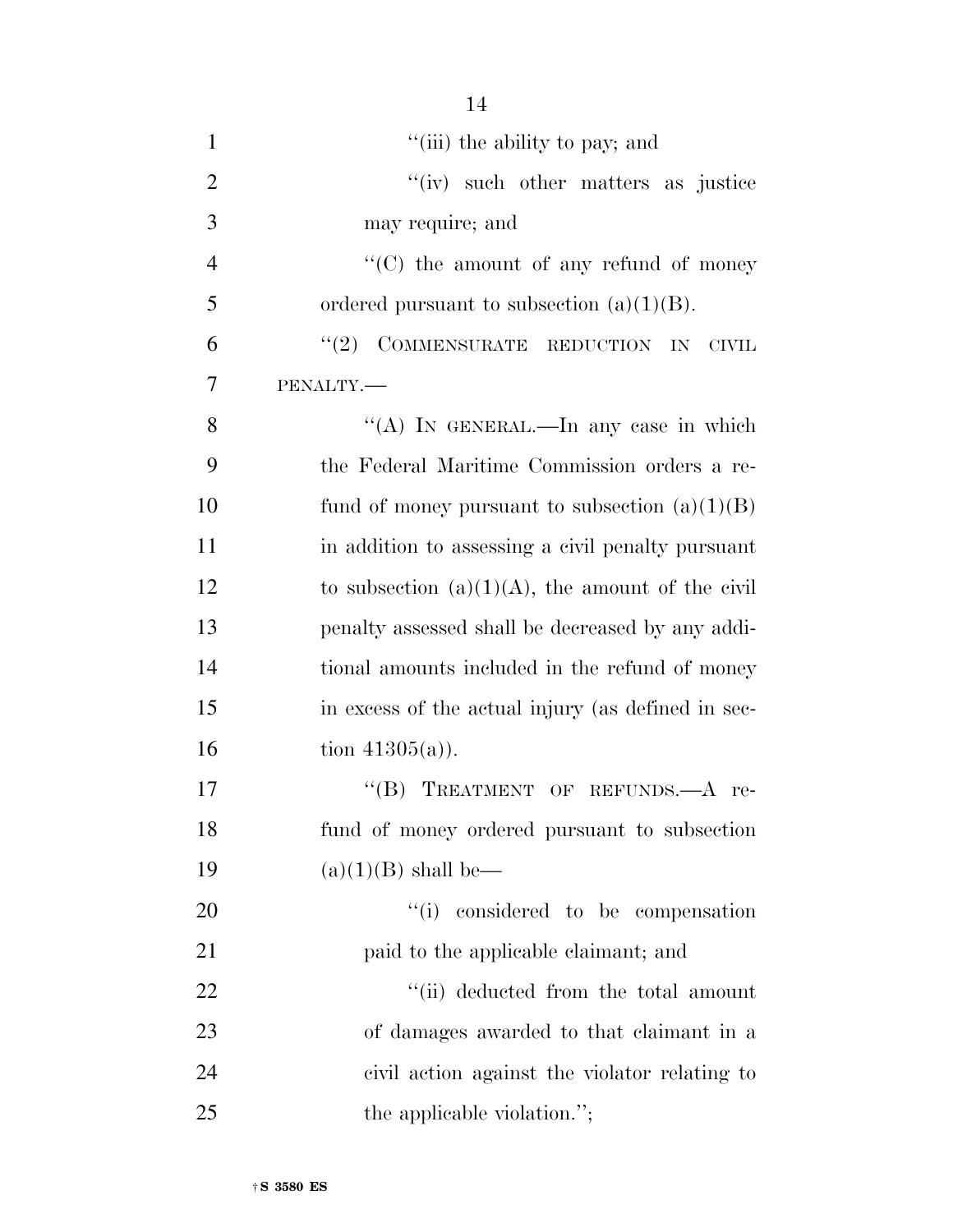| $\mathbf{1}$   | $(B)$ in subsection $(c)$ , by striking "may not     |
|----------------|------------------------------------------------------|
| $\overline{2}$ | be imposed" and inserting "or refund of money"       |
| 3              | under subparagraph $(A)$ or $(B)$ , respectively, of |
| $\overline{4}$ | subsection $(a)(1)$ may not be imposed";             |
| 5              | $(C)$ in subsection (e), by inserting "or            |
| 6              | order a refund of money" after "penalty";            |
| 7              | (D) in subsection (f), by inserting ", or            |
| 8              | that is ordered to refund money," after "as-         |
| 9              | sessed"; and                                         |
| 10             | $(E)$ in subsection $(g)$ , in the first sentence,   |
| 11             | by inserting "or a refund required under this        |
| 12             | section" after "penalty".                            |
|                |                                                      |

#### **SEC. 9. DATA COLLECTION.**

 (a) IN GENERAL.—Chapter 411 of title 46, United States Code, is amended by adding at the end the fol-lowing:

#### **''§ 41110. Data collection**

 ''The Federal Maritime Commission shall publish on its website a calendar quarterly report that describes the total import and export tonnage and the total loaded and empty 20-foot equivalent units per vessel (making port in the United States, including any territory or possession of the United States) operated by each ocean common car- rier covered under this chapter. Ocean common carriers under this chapter shall provide to the Commission all nec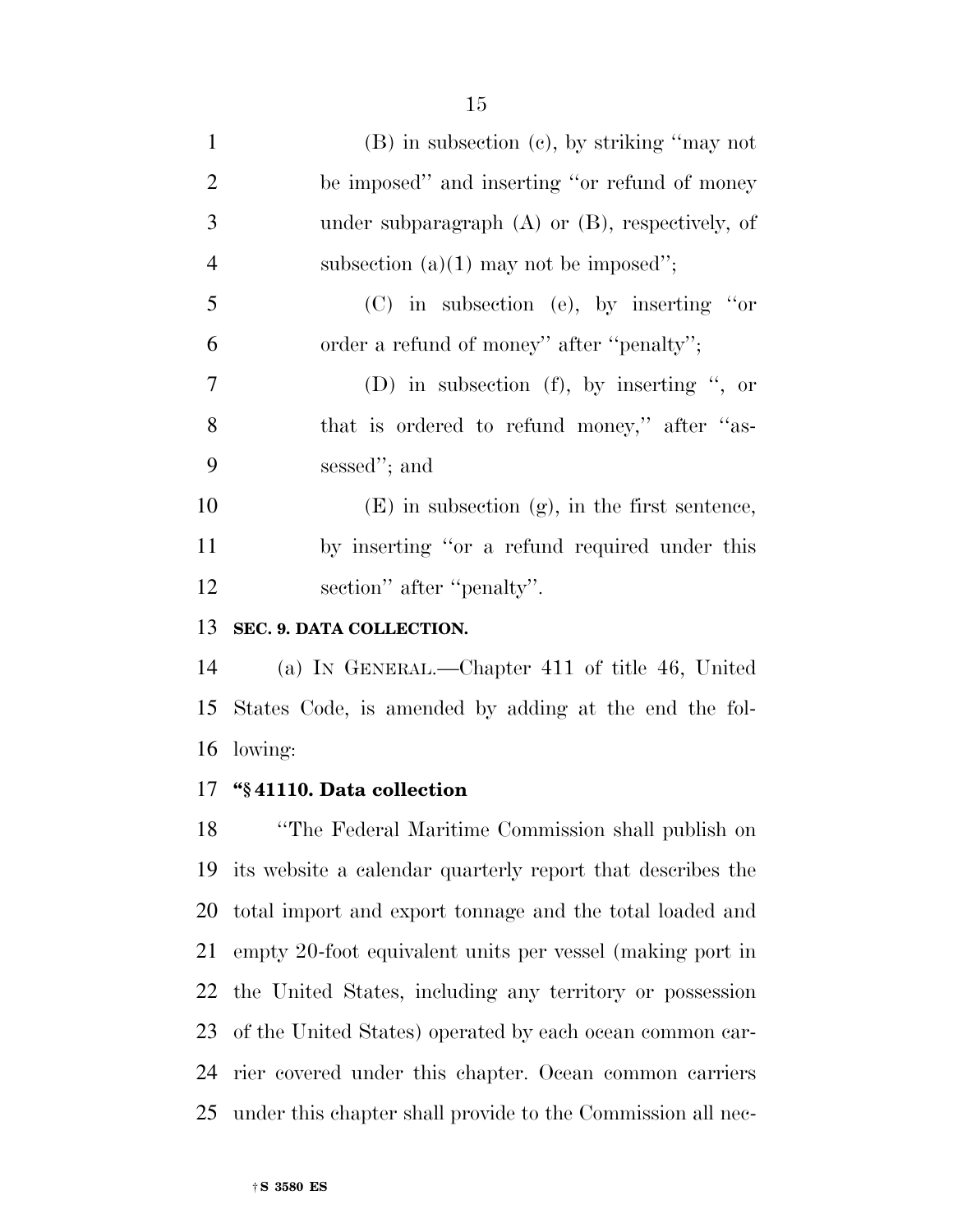essary information, as determined by the Commission, for completion of this report.''.

 (b) RULE OF CONSTRUCTION.—Nothing in this sec- tion, and the amendment made by this section, shall be construed to compel the public disclosure of any confiden- tial or proprietary data, in accordance with section 552(b)(4) of title 5, United States Code.

- (c) CLERICAL AMENDMENT.—The analysis for chap-
- ter 411 of title 46, United States Code, is amended by
- adding at the end the following: ''41110. Data collection.''.

#### **SEC. 10. CHARGE COMPLAINTS.**

 (a) IN GENERAL.—Chapter 413 of title 46, United States Code, is amended by adding at the end the fol-lowing:

#### **''§ 41310. Charge complaints**

 ''(a) IN GENERAL.—A person may submit to the Federal Maritime Commission, and the Commission shall accept, information concerning complaints about charges assessed by a common carrier. The information submitted to the Commission shall include the bill of lading numbers and invoices, and may include any other relevant informa-tion.

†**S 3580 ES** ''(b) INVESTIGATION.—Upon receipt of a submission under subsection (a), with respect to a charge assessed by a common carrier, the Commission shall promptly in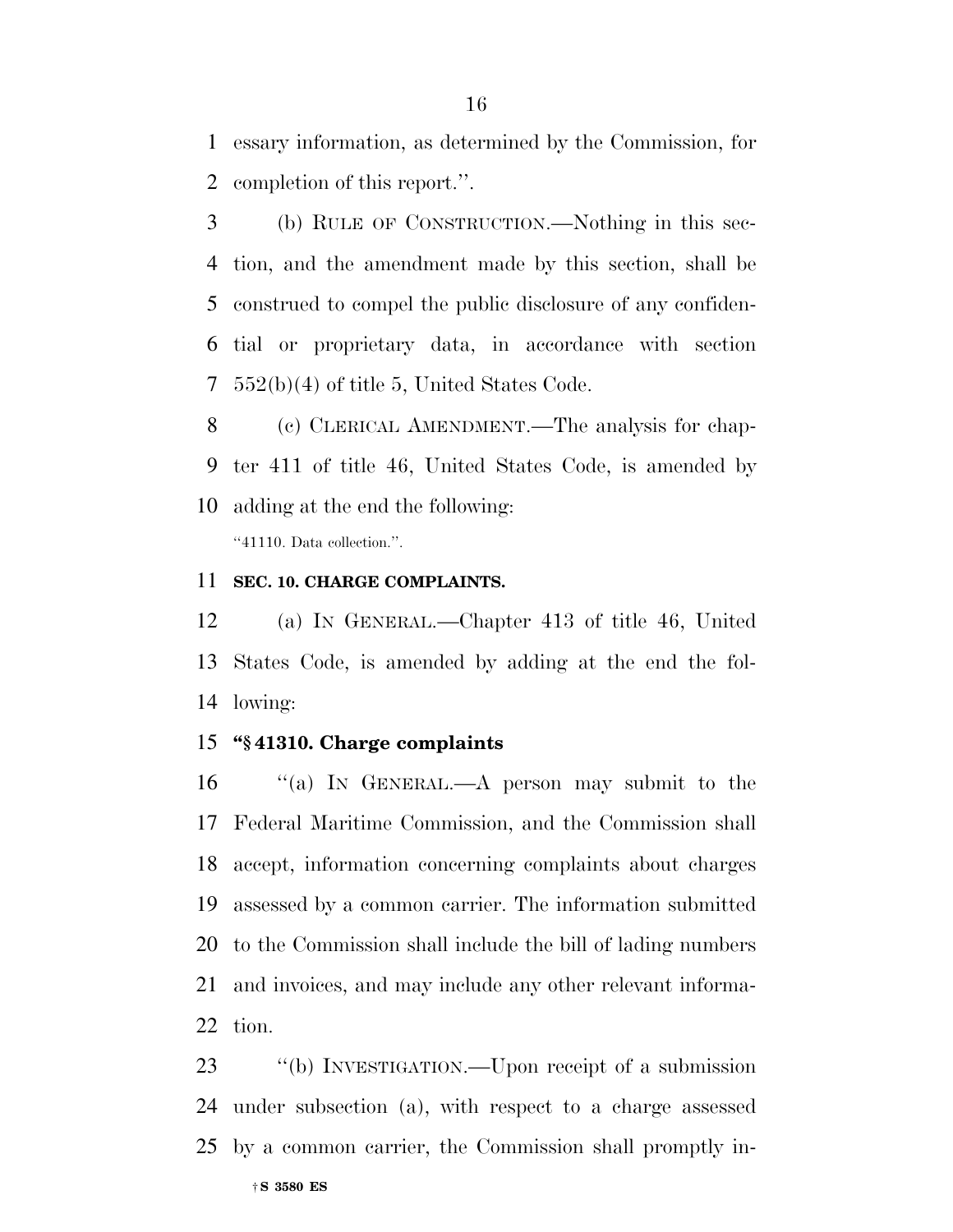vestigate the charge with regard to compliance with sec- tion 41104(a) and section 41102. The common carrier shall—

4  $\langle (1)$  be provided an opportunity to submit addi- tional information related to the charge in question; and

 $\mathcal{T}$  ''(2) bear the burden of establishing the reason- ableness of any demurrage or detention charges pur- suant to section 545.5 of title 46, Code of Federal Regulations (or successor regulations).

11 "(c) REFUND.—Upon receipt of submissions under subsection (a), if the Commission determines that a charge does not comply with section 41104(a) or 41102, the Commission shall promptly order the refund of charges paid.

 ''(d) PENALTIES.—In the event of a finding that a charge does not comply with section 41104(a) or 41102 after submission under subsection (a), a civil penalty under section 41107 shall be applied to the common car-rier making such charge.

21 "(e) CONSIDERATIONS.—If the common carrier as- sessing the charge is acting in the capacity of a non-vessel- operating common carrier, the Commission shall, while conducting an investigation under subsection (b), con-sider—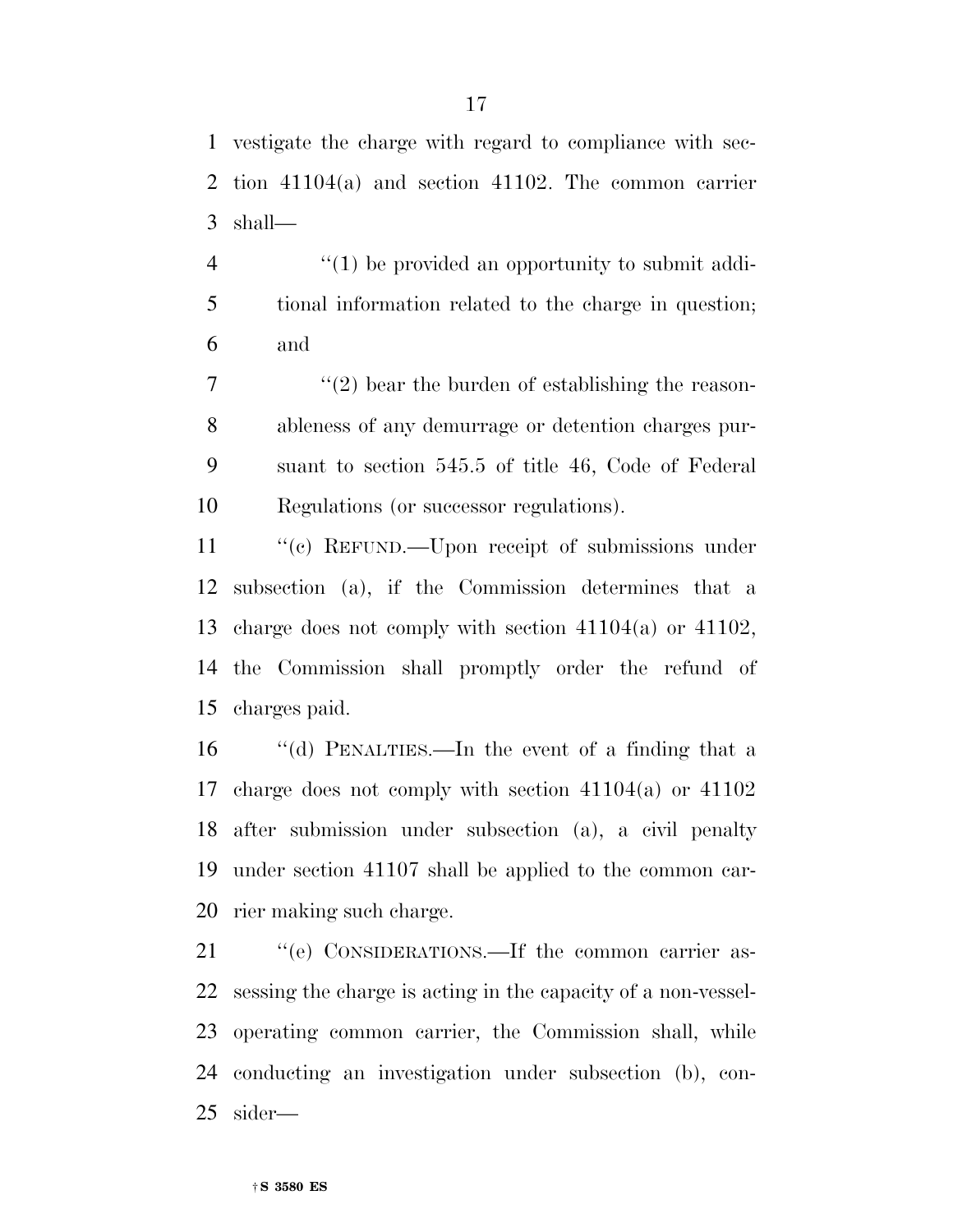$\cdot$  (1) whether the non-vessel-operating common carrier is responsible for the noncompliant assess- ment of the charge, in whole or in part; and 4 "(2) whether another party is ultimately re- sponsible in whole or in part and potentially subject to action under subsections (c) and (d).''. (b) CLERICAL AMENDMENT.—The analysis for chap- ter 413 of title 46, United States Code, is amended by adding at the end the following: ''41310. Charge complaints.''. **SEC. 11. INVESTIGATIONS.**  (a) AMENDMENTS.—Section 41302 of title 46, United States Code, is amended— (1) in subsection (a), in the first sentence, by striking ''or agreement'' and inserting ''agreement, fee, or charge''; and 16 (2) in subsection (b)— (A) in the subsection heading, by striking ''**Agreement**'' and inserting ''**Agreement, fee, or charge**''; and (B) by inserting '', fee, or charge'' after 21 "agreement". (b) REPORT.—The Federal Maritime Commission shall publish on a publicly available website of the Com-

mission a report containing the results of the investigation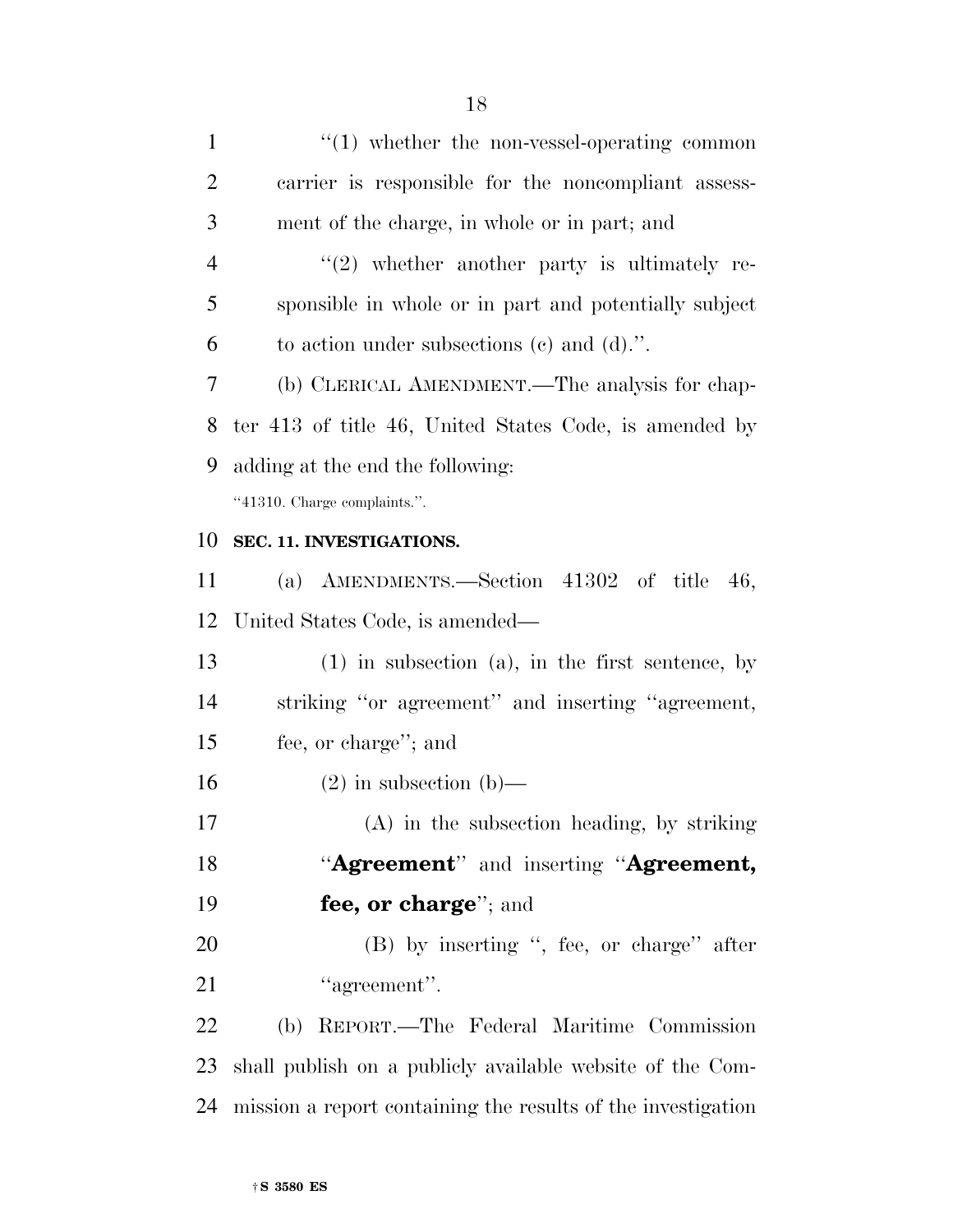entitled ''Fact Finding No. 29, International Ocean Transportation Supply Chain Engagement''.

#### **SEC. 12. AWARD OF ADDITIONAL AMOUNTS.**

 Section 41305(c) of title 46, United States Code is 5 amended by striking "41102(b)" and inserting "sub-6 section (b) or (c) of section ".

#### **SEC. 13. ENFORCEMENT OF REPARATION ORDERS.**

 Section 41309 of title 46, United States Code, is amended—

 (1) in subsection (a), by striking ''reparation, the person to whom the award was made'' and in- serting ''a refund of money or reparation, the person to which the refund or reparation was awarded''; and

- (2) in subsection (b), in the first sentence—
- (A) by striking ''made an award of repara-17 tion" and inserting "ordered a refund of money or any other award of reparation''; and
- (B) by inserting ''(except for the Commis- sion or any component of the Commission)'' 21 after "parties in the order".

#### **SEC. 14. ANNUAL REPORT TO CONGRESS.**

 Section 46106(b) of title 46, United States Code, is amended—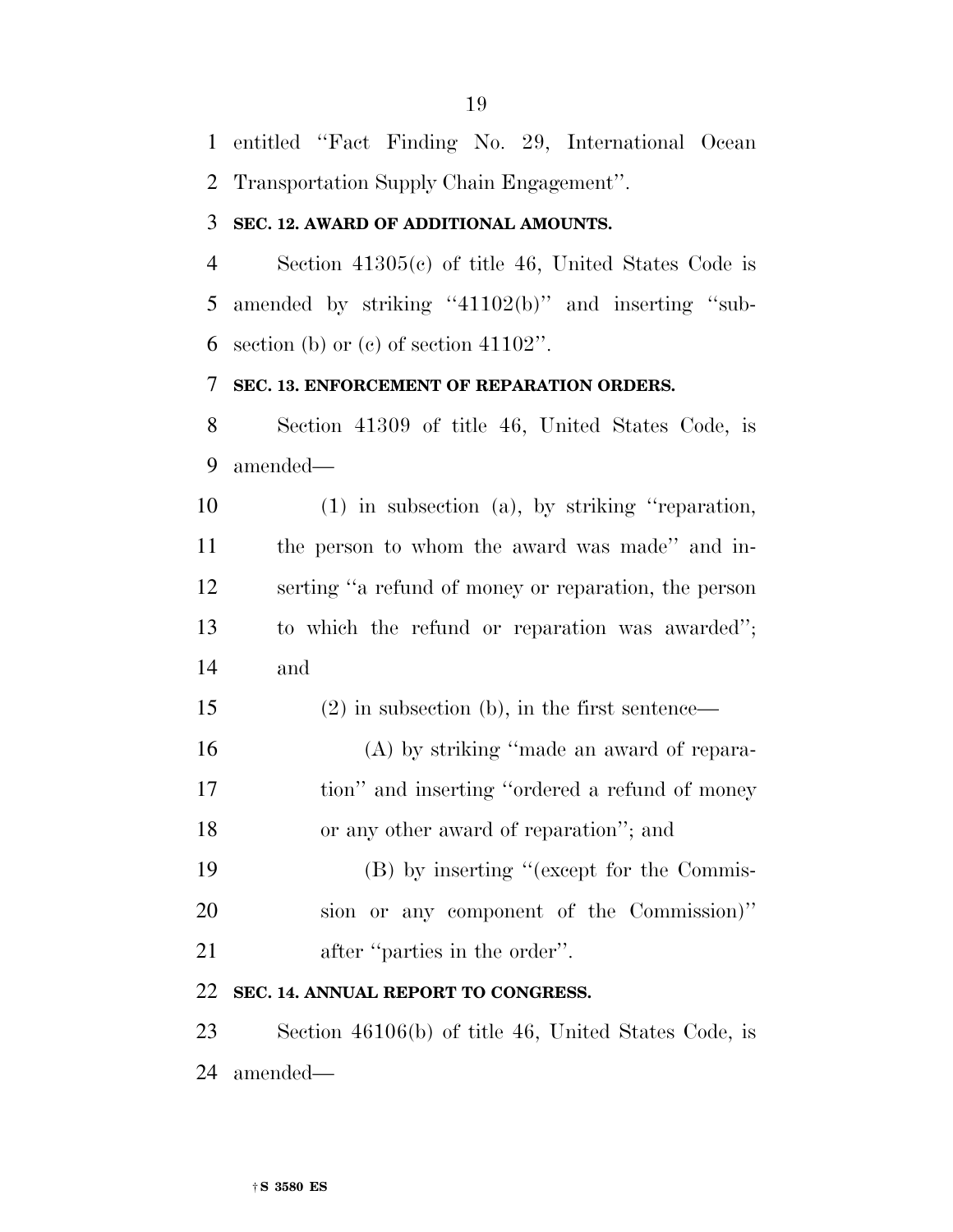| $\mathbf{1}$   | $(1)$ in paragraph $(5)$ , by striking "and" at the    |
|----------------|--------------------------------------------------------|
| $\overline{2}$ | end;                                                   |
| 3              | $(2)$ in paragraph $(6)$ , by striking the period and  |
| $\overline{4}$ | inserting "; and"; and                                 |
| 5              | $(3)$ by adding at the end the following:              |
| 6              | $\lq(7)$ an identification of any otherwise con-       |
| 7              | cerning practices by ocean common carriers, particu-   |
| 8              | larly such carriers that are controlled carriers, that |
| 9              | $are-$                                                 |
| 10             | "(A) State-owned or State-controlled enter-            |
| 11             | prises; or                                             |
| 12             | "(B) owned or controlled by, a subsidiary              |
| 13             | of, or otherwise related legally or financially        |
| 14             | (other than a minority relationship or invest-         |
| 15             | ment) to a corporation based in a country—             |
| 16             | "(i) identified as a nonmarket econ-                   |
| 17             | omy country (as defined in section $771(18)$ )         |
| 18             | of the Tariff Act of 1930 (19 U.S.C.                   |
| 19             | $1677(18)$ ) as of the date of enactment of            |
| 20             | this paragraph;                                        |
| 21             | "(ii) identified by the United States                  |
| 22             | Trade Representative in the most recent                |
| 23             | report required by section 182 of the                  |
| 24             | Trade Act of 1974 (19 U.S.C. 2242) as a                |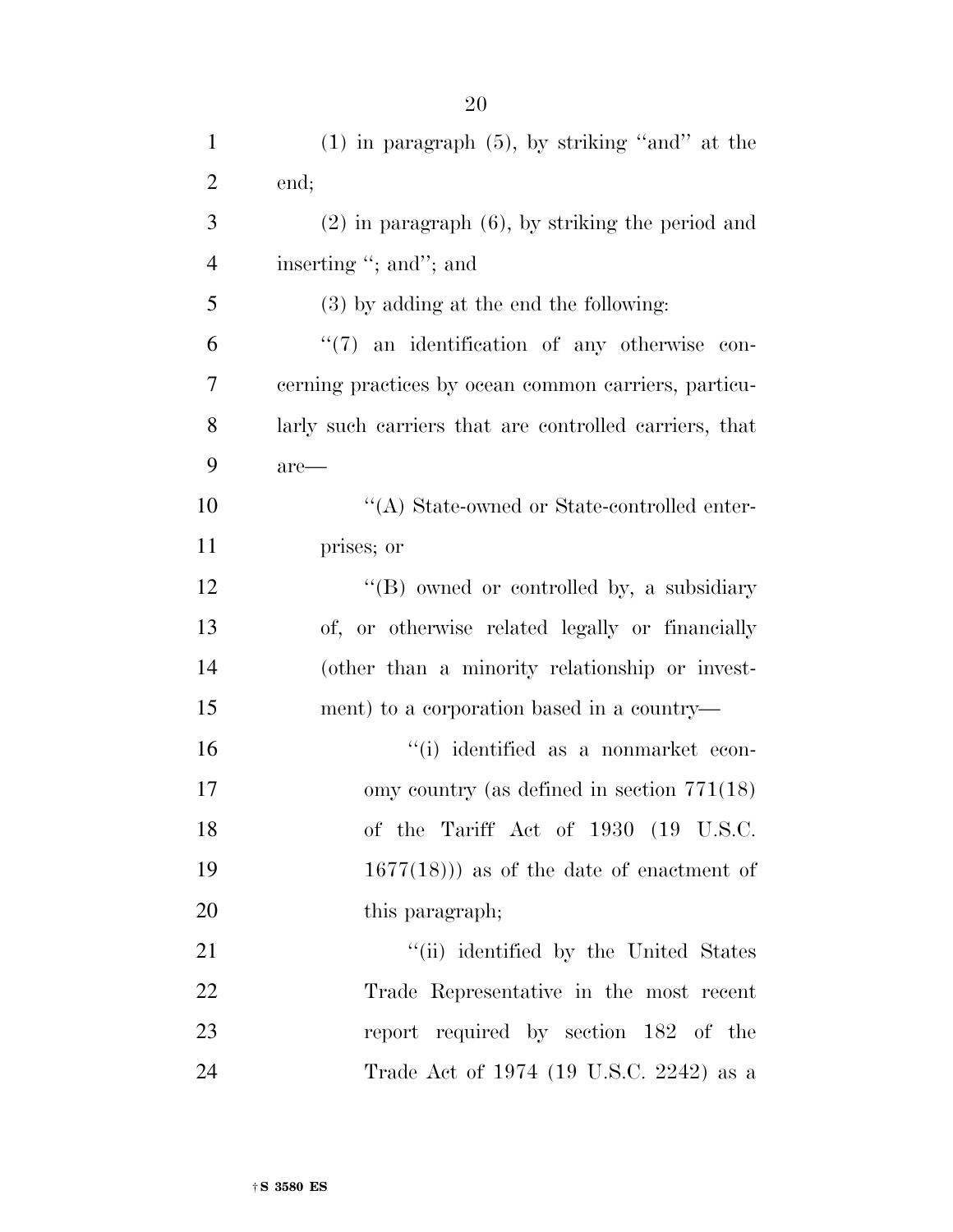|                | priority foreign country under subsection |
|----------------|-------------------------------------------|
| 2              | $(a)(2)$ of that section; or              |
| -3             | "(iii) subject to monitoring by the       |
| $\overline{4}$ | United States Trade Representative under  |
| 5              | section 306 of the Trade Act of 1974 (19) |
|                | U.S.C. $2416$ .".                         |

#### **SEC. 15. TECHNICAL AMENDMENTS.**

 (a) Section 41108(a) of title 46, United States Code, 9 is amended by striking "section  $41104(1)$ ,  $(2)$ , or  $(7)$ " and 10 inserting "paragraph  $(1)$ ,  $(2)$ , or  $(7)$  of section  $41104(a)$ ". (b) Section 41109(c) of title 46, United States Code,

 as amended by section 8 of this Act, is further amended 13 by striking "section  $41102(a)$  or  $41104(1)$  or  $(2)$  of this title'' and inserting ''subsection (a) or (d) of section 41102 15 or paragraph  $(1)$  or  $(2)$  of section  $41104(a)$ ".

 (c) Section 41305 of title 46, United States Code, as amended by section 12 of this Act, is further amend-ed—

19 (1) in subsection (c), by striking  $(41104(3)$  or (6), or  $41105(1)$  or (3) of this title" and inserting ''paragraph (3) or (6) of section 41104(a), or para-22 graph  $(1)$  or  $(3)$  of section 41105"; and

 (2) in subsection (d), by striking ''section 24  $41104(4)(A)$  or (B) of this title" and inserting "sub-25 paragraph (A) or (B) of section  $41104(a)(4)$ ".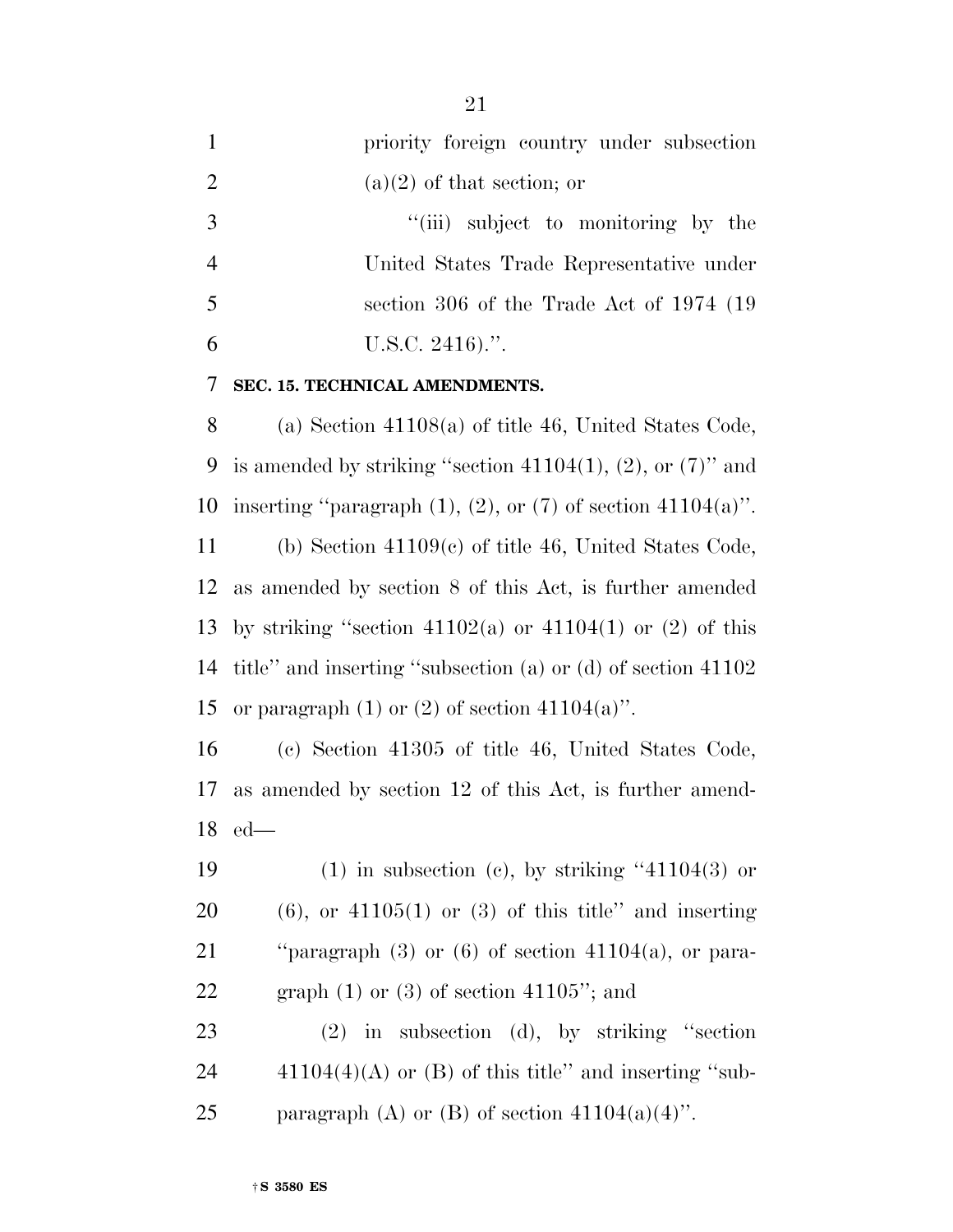| $\mathbf{1}$   | SEC. 16. DWELL TIME STATISTICS.                        |
|----------------|--------------------------------------------------------|
| $\overline{2}$ | (a) DEFINITIONS.—In this section:                      |
| 3              | (1) DIRECTOR.—The term "Director" means                |
| $\overline{4}$ | the Director of the Bureau of Transportation Statis-   |
| 5              | tics.                                                  |
| 6              | (2) MARINE CONTAINER.—The term "marine"                |
| 7              | container" means an intermodal container with a        |
| 8              | length of                                              |
| 9              | $(A)$ not less than 20 feet; and                       |
| 10             | $(B)$ not greater than 45 feet.                        |
| 11             | (3) OUT OF SERVICE PERCENTAGE.—The term                |
| 12             | "out of service percentage" means the proportion of    |
| 13             | the chassis fleet for any defined geographical area    |
| 14             | that is out of service at any one time.                |
| 15             | (4) STREET DWELL TIME.—The term "street                |
| 16             | dwell time", with respect to a piece of equipment,     |
| 17             | means the quantity of time during which the piece      |
| 18             | of equipment is in use outside of the terminal.        |
| 19             | (b) AUTHORITY TO COLLECT DATA.—                        |
| 20             | (1) IN GENERAL.—Each port, marine terminal             |
| 21             | operator, and chassis owner or provider with a fleet   |
| 22             | of over 50 chassis that supply chassis for a fee shall |
| 23             | submit to the Director such data as the Director de-   |
| 24             | termines to be necessary for the implementation of     |
| 25             | this section, subject to subchapter III of chapter 35  |
| 26             | of title 44, United States Code.                       |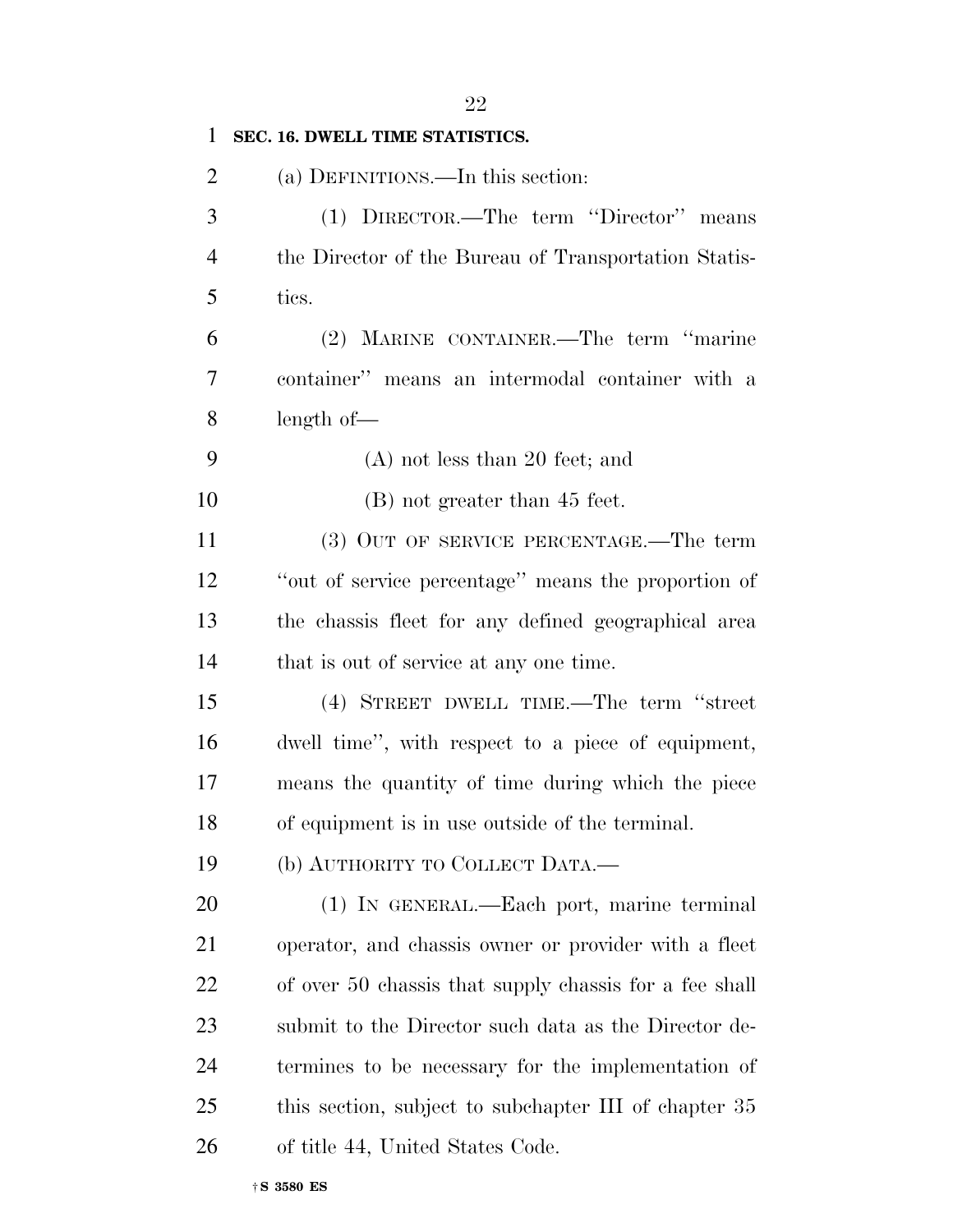(2) APPROVAL BY OMB.—Subject to the avail- ability of appropriations, not later than 60 days after the date of enactment of this Act, the Director of the Office of Management and Budget shall ap- prove an information collection for purposes of this section.

 (c) PUBLICATION.—Subject to the availability of ap- propriations, not later than 240 days after the date of en- actment of this Act, and not less frequently than monthly thereafter, the Director shall publish statistics relating to the dwell time of equipment used in intermodal transpor- tation at the top 25 ports, including inland ports, by 20- foot equivalent unit, including—

 (1) total street dwell time, from all causes, of marine containers and marine container chassis; and (2) the average out of service percentage, which shall not be identifiable with any particular port, marine terminal operator, or chassis provider.

 (d) FACTORS.—Subject to the availability of appro- priations, to the maximum extent practicable, the Director shall publish the statistics described in subsection (c) on a local, regional, and national basis.

 (e) SUNSET.—The authority under this section shall expire December 31, 2026.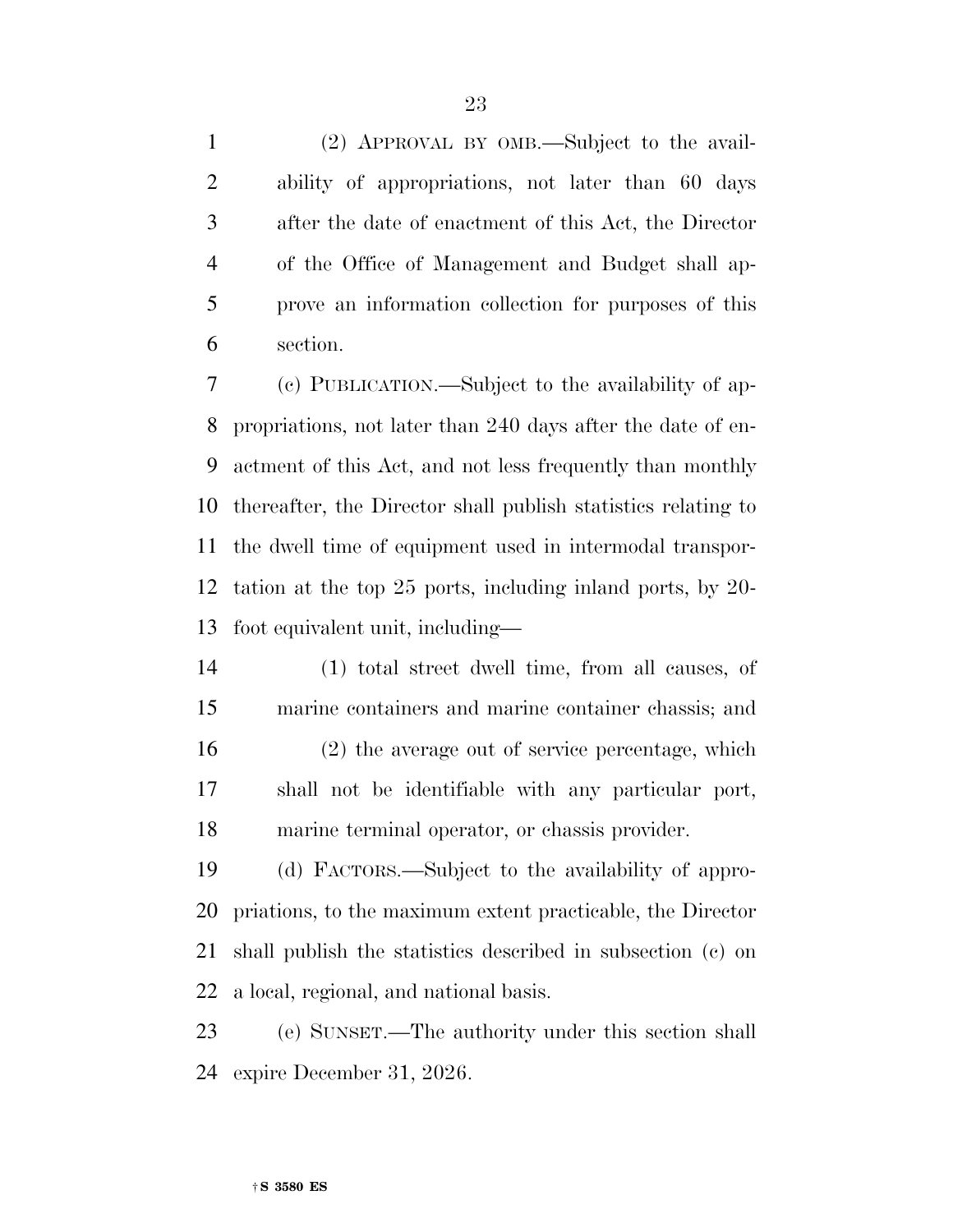| $\mathbf{1}$   | SEC. 17. FEDERAL MARITIME COMMISSION ACTIVITIES.            |
|----------------|-------------------------------------------------------------|
| $\overline{2}$ | (a) PUBLIC SUBMISSIONS TO COMMISSION.—The                   |
| 3              | Federal Maritime Commission shall—                          |
| $\overline{4}$ | (1) establish on the public website of the Com-             |
| 5              | mission a webpage that allows for the submission of         |
| 6              | comments, complaints, concerns, reports of non-             |
| 7              | compliance, requests for investigation, and requests        |
| 8              | for alternative dispute resolution; and                     |
| 9              | (2) direct each submission under the link estab-            |
| 10             | lished under paragraph (1) to the appropriate com-          |
| 11             | ponent office of the Commission.                            |
| 12             | (b) AUTHORIZATION OF OFFICE OF CONSUMER AF-                 |
| 13             | FAIRS AND DISPUTE RESOLUTION SERVICES.—The Com-             |
| 14             | mission shall maintain an Office of Consumer Affairs and    |
| 15             | Dispute Resolution Services to provide nonadjudicative      |
| 16             | ombuds assistance, mediation, facilitation, and arbitration |
|                | 17 to resolve challenges and disputes involving cargo ship- |
|                | 18 ments, household good shipments, and cruises subject to  |
| 19             | the jurisdiction of the Commission.                         |
| 20             | (c) ENHANCING CAPACITY FOR INVESTIGATIONS.                  |
| 21             | (1) IN GENERAL.—Pursuant to section 41302                   |
| 22             | of title 46, United States Code, not later than 18          |
| 23             | months after the date of enactment of this Act, the         |

 Chairperson of the Commission shall staff within the Bureau of Enforcement, the Bureau of Certification and Licensing, the Office of the Managing Director,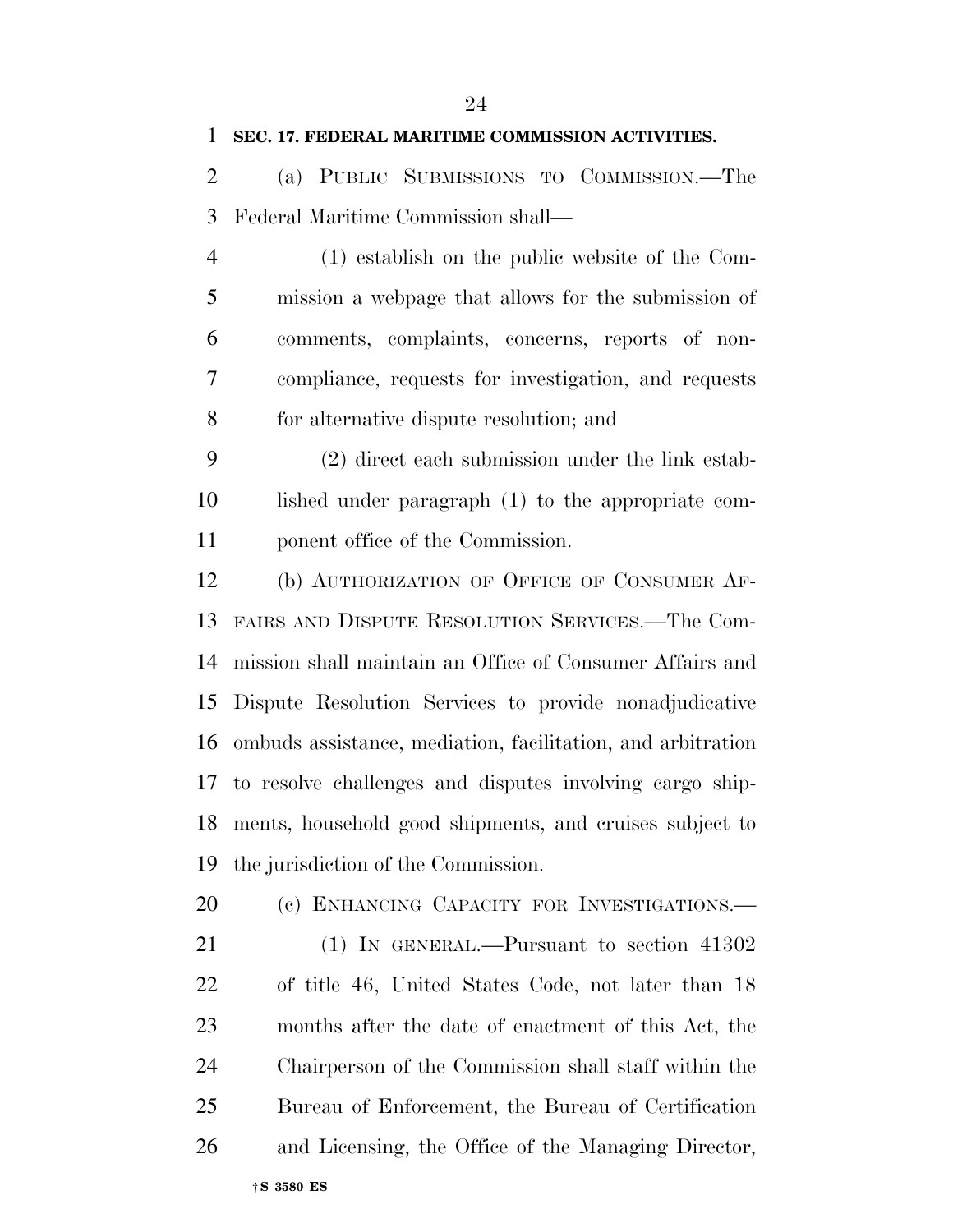| $\mathbf{1}$   | the Office of Consumer Affairs and Dispute Resolu-      |
|----------------|---------------------------------------------------------|
| $\overline{2}$ | tion Services, and the Bureau of Trade Analysis not     |
| 3              | fewer than 7 total positions to assist in investiga-    |
| $\overline{4}$ | tions and oversight, in addition to the positions with- |
| 5              | in the Bureau of Enforcement, the Bureau of Cer-        |
| 6              | tification and Licensing, the Office of the Managing    |
| 7              | Director, the Office of Consumer Affairs and Dis-       |
| 8              | pute Resolution Services, and the Bureau of Trade       |
| 9              | Analysis on that date of enactment.                     |
| 10             | (2) DUTIES.—The additional staff appointed              |
| 11             | under paragraph (1) shall provide support—              |
| 12             | (A) to Area Representatives of the Bureau               |
| 13             | of Enforcement;                                         |
| 14             | (B) to attorneys of the Bureau of Enforce-              |
| 15             | ment in enforcing the laws and regulations sub-         |
| 16             | ject to the jurisdiction of the Commission;             |
| 17             | (C) for the alternative dispute resolution              |
| 18             | services of the Commission; or                          |
| 19             | (D) for the review of agreements and ac-                |
| 20             | tivities subject to the authority of the Commis-        |
| 21             | sion.                                                   |
| 22             | SEC. 18. TEMPORARY EMERGENCY AUTHORITY.                 |
| 23             | (a) DEFINITIONS.—In this section:                       |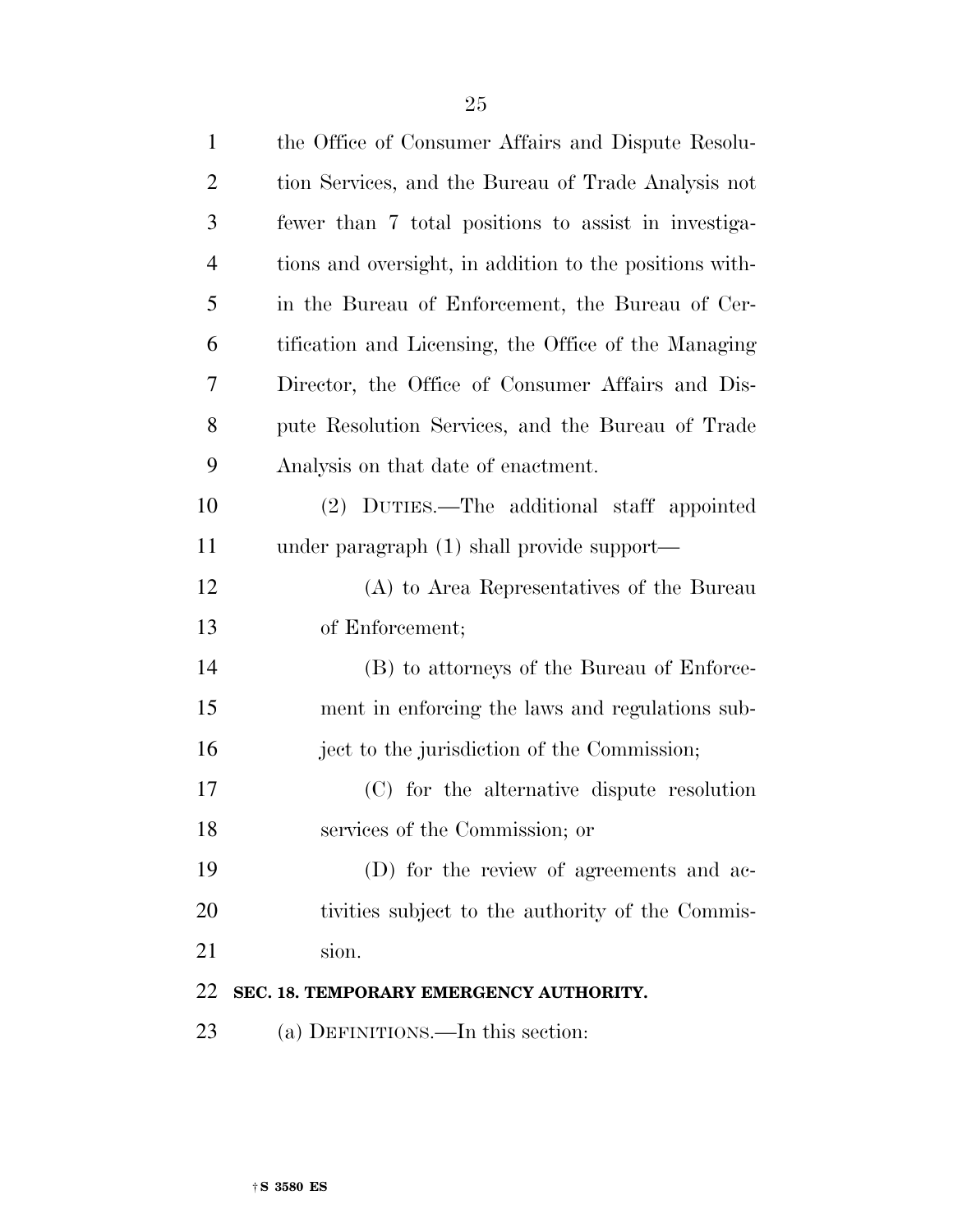| (1) COMMON CARRIER.—The term "common                   |
|--------------------------------------------------------|
| carrier" has the meaning given the term in section     |
| 40102 of title 46, United States Code.                 |
| (2) MOTOR CARRIER.—The term "motor car-                |
| rier" has the meaning given the term in section        |
| 13102 of title 49, United States Code.                 |
| (3) RAIL CARRIER.—The term "rail carrier"              |
| has the meaning given the term in section 10102 of     |
| title 49, United States Code.                          |
| (4) SHIPPER.—The term "shipper" has the                |
| meaning given the term in section $40102$ of title 46, |
| United States Code.                                    |
| (b) PUBLIC INPUT ON INFORMATION SHARING.—              |
| $(1)$ In GENERAL.—Not later than 60 days after         |
| the date of enactment of this Act, the Federal Mari-   |
| time Commission shall issue a request for informa-     |
| tion, seeking public comment regarding—                |
| (A) whether congestion of the carriage of              |
| goods has created an emergency situation of a          |
| magnitude such that there exists a substantial,        |
| adverse effect on the competitiveness and reli-        |
| ability of the international ocean transportation      |
|                                                        |

†**S 3580 ES**

23 supply system;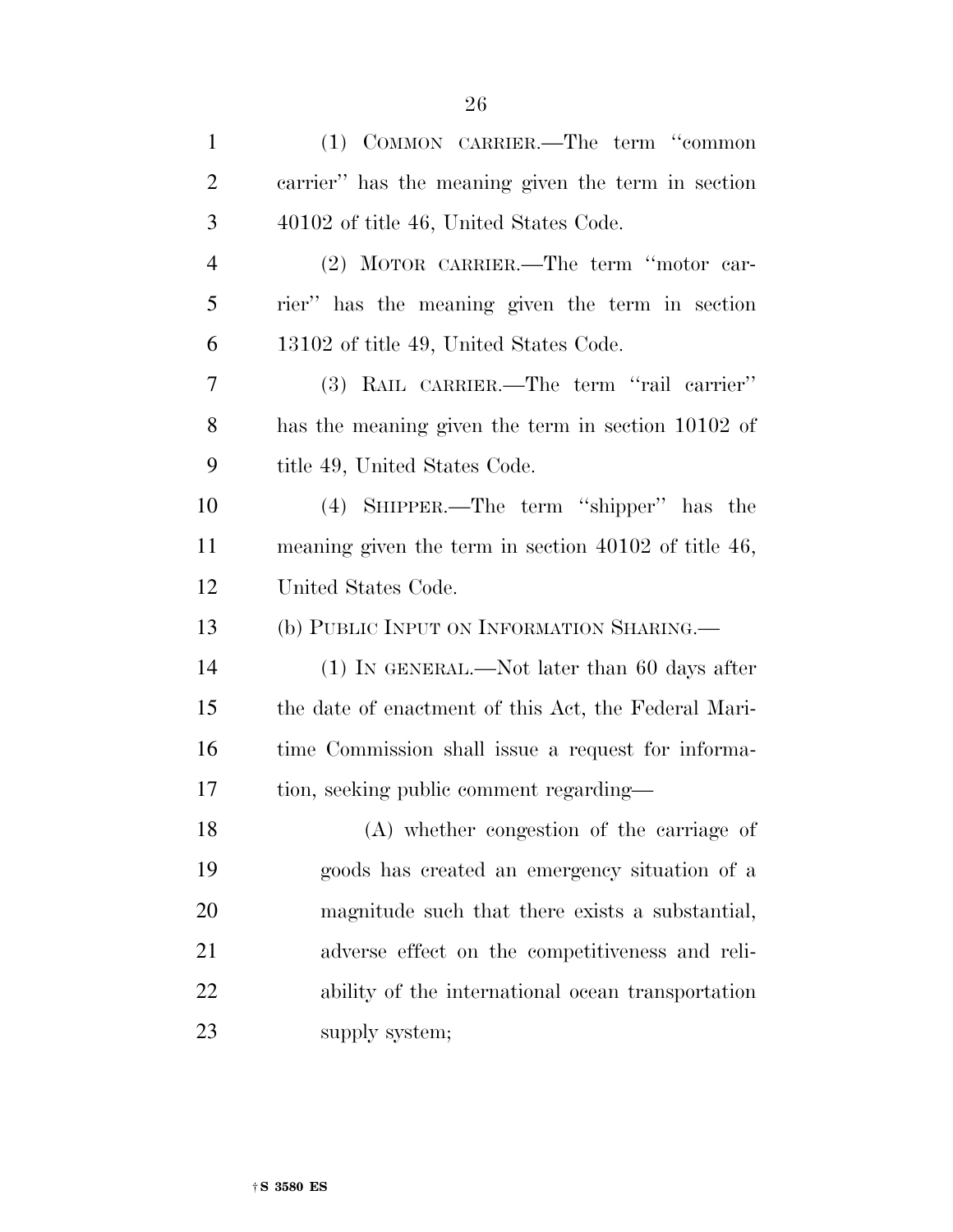| $\mathbf{1}$   | (B) whether an emergency order under                         |
|----------------|--------------------------------------------------------------|
| $\overline{2}$ | this section would alleviate such an emergency               |
| 3              | situation; and                                               |
| $\overline{4}$ | (C) the appropriate scope of such an emer-                   |
| 5              | gency order, if applicable.                                  |
| 6              | (2) CONSULTATION.—During the public com-                     |
| $\overline{7}$ | ment period under paragraph (1), the Commission              |
| 8              | may consult, as the Commission determines to be              |
| 9              | appropriate, with—                                           |
| 10             | (A) other Federal departments and agen-                      |
| 11             | cies; and                                                    |
| 12             | (B) persons with expertise relating to mar-                  |
| 13             | itime and freight operations.                                |
| 14             | (c) AUTHORITY TO REQUIRE INFORMATION SHAR-                   |
| 15             | ING.—On making a unanimous determination described in        |
| 16             | subsection (d), the Commission may issue an emergency        |
| 17             | order requiring any common carrier or marine terminal        |
| 18             | operator to share directly with relevant shippers, rail car- |
| 19             | riers, or motor carriers information relating to cargo       |
| 20             | throughput and availability, in order to ensure the effi-    |
| 21             | cient transportation, loading, and unloading of cargo to     |
| 22             | or from-                                                     |
|                |                                                              |
| 23             | (1) any inland destination or point of origin;               |

(3) any point on a wharf or terminal.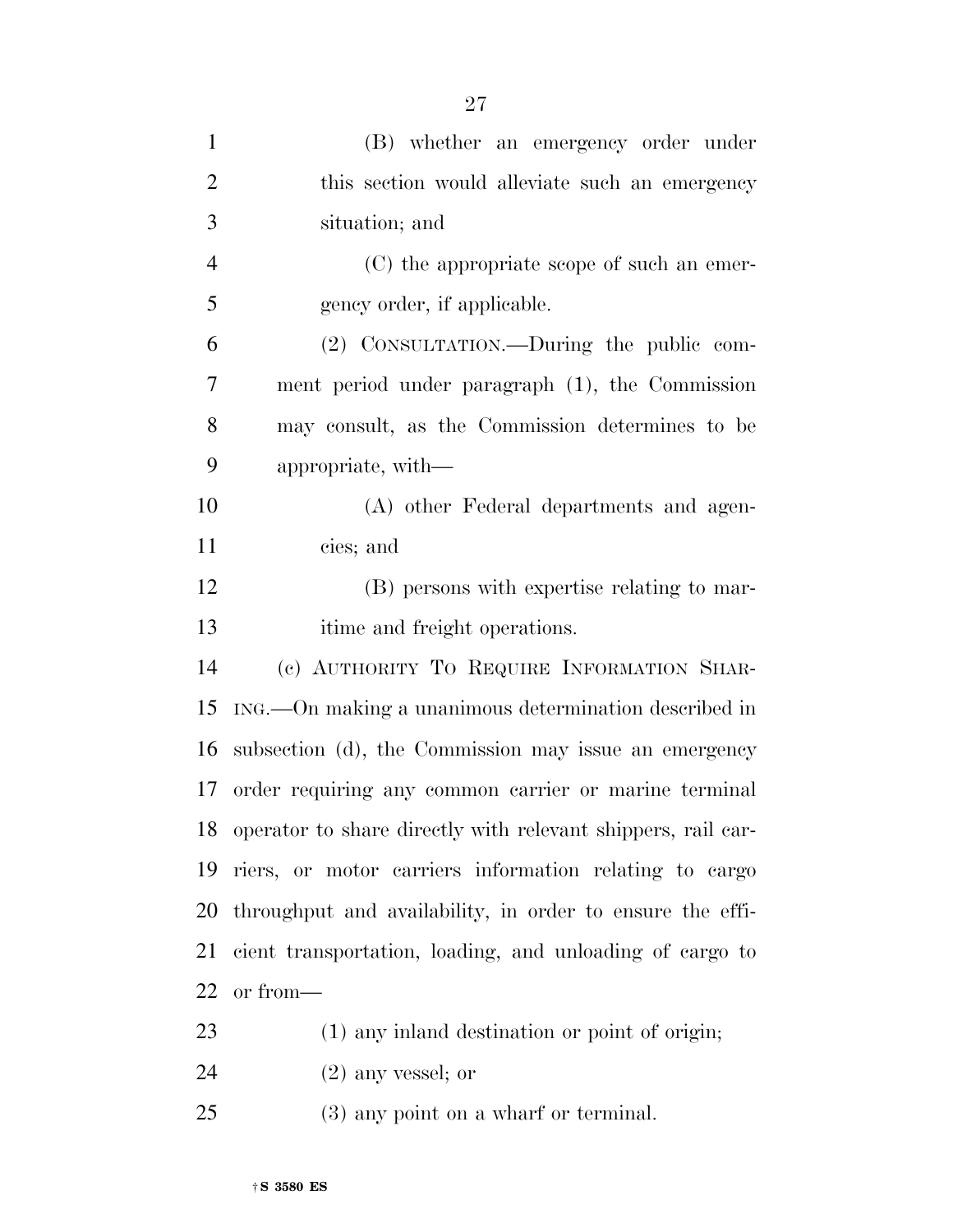(d) DESCRIPTION OF DETERMINATION.—

 (1) IN GENERAL.—A determination referred to in subsection (c) is a unanimous determination by the commissioners on the Commission that conges- tion of carriage of goods has created an emergency situation of a magnitude such that there exists a substantial, adverse effect on the competitiveness and reliability of the international ocean transpor-tation supply system.

 (2) FACTORS FOR CONSIDERATION.—In issuing an emergency order pursuant to subsection (c), the Commission shall tailor the emergency order with re- spect to temporal and geographic scope, taking into consideration the likely burdens on common carriers and marine terminal operators and the likely bene- fits on congestion relating to the purposes described 17 in section 40101 of title 46, United States Code.

(e) PETITIONS FOR EXCEPTION.—

 (1) IN GENERAL.—A common carrier or marine terminal operator subject to an emergency order issued pursuant to this section may submit to the Commission a petition for exception from 1 or more requirements of the emergency order, based on a showing of undue hardship or other condition ren-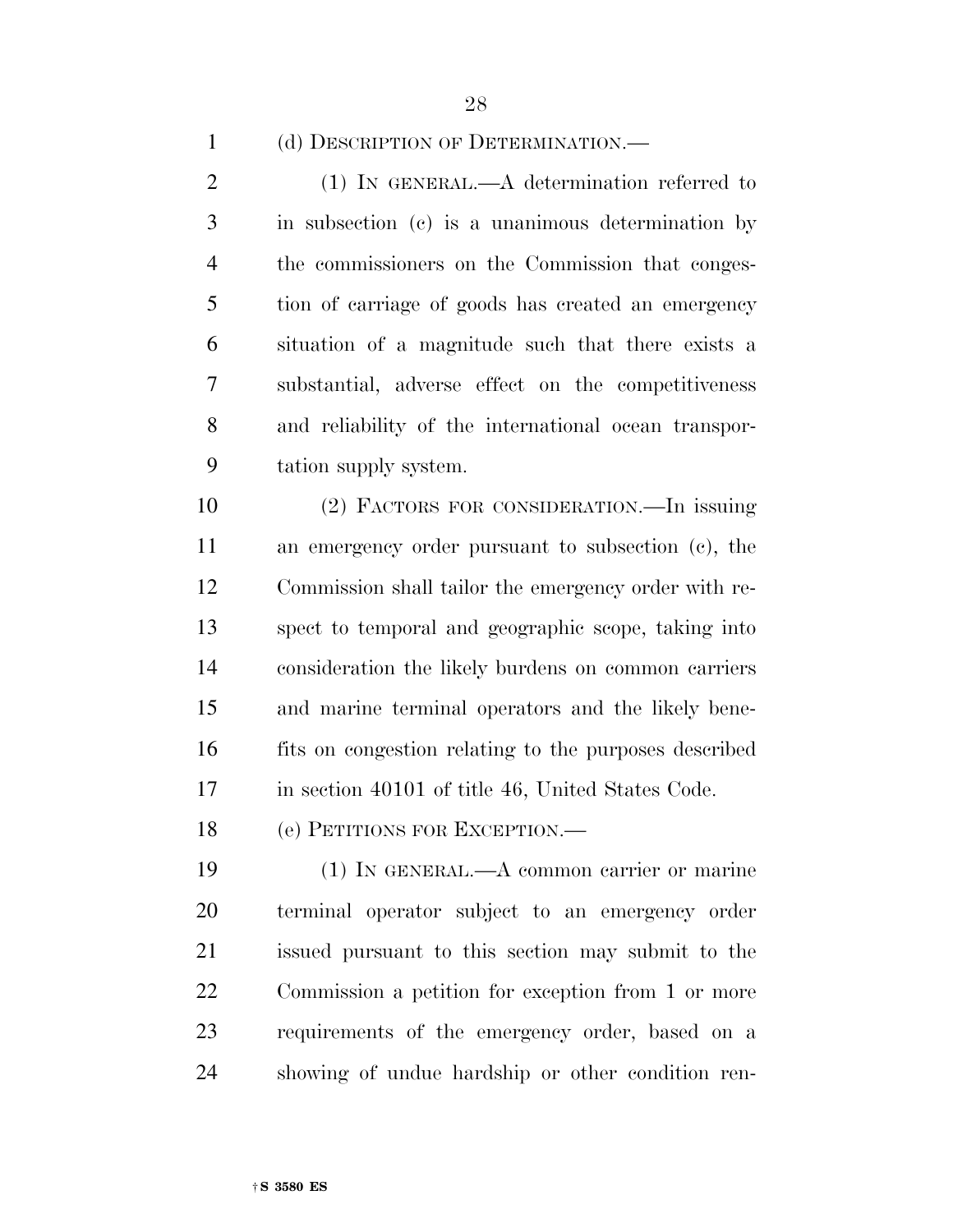| $\overline{2}$ | cable.                                                   |
|----------------|----------------------------------------------------------|
| 3              | (2) DETERMINATION.—The Commission shall                  |
| $\overline{4}$ | make a determination regarding a petition for excep-     |
| 5              | tion under paragraph $(1)$ by—                           |
| 6              | (A) majority vote; and                                   |
| 7              | (B) not later than 21 days after the date                |
| 8              | on which the petition is submitted.                      |
| 9              | (3) INAPPLICABILITY PENDING REVIEW.—The                  |
| 10             | requirements of an emergency order that is the sub-      |
| 11             | ject of a petition for exception under this subsection   |
| 12             | shall not apply to the petitioner during the period      |
| 13             | for which the petition is pending.                       |
| 14             | (f) LIMITATIONS.—                                        |
| 15             | (1) TERM.—An emergency order issued pursu-               |
| 16             | ant to this section—                                     |
| 17             | $(A)$ shall remain in effect for a period of             |
| 18             | not longer than 60 days; but                             |
| 19             | (B) may be renewed by a unanimous deter-                 |
| 20             | mination of the Commission.                              |
| 21             | (2) SUNSET.—The authority provided by this               |
| 22             | section shall terminate on the date that is 18           |
| 23             | months after the date of enactment of this Act.          |
| 24             | <b>(3)</b><br>INVESTIGATIVE<br><b>AUTHORITY</b><br>UNAF- |
| 25             | FECTED.—Nothing in this section shall affect the in-     |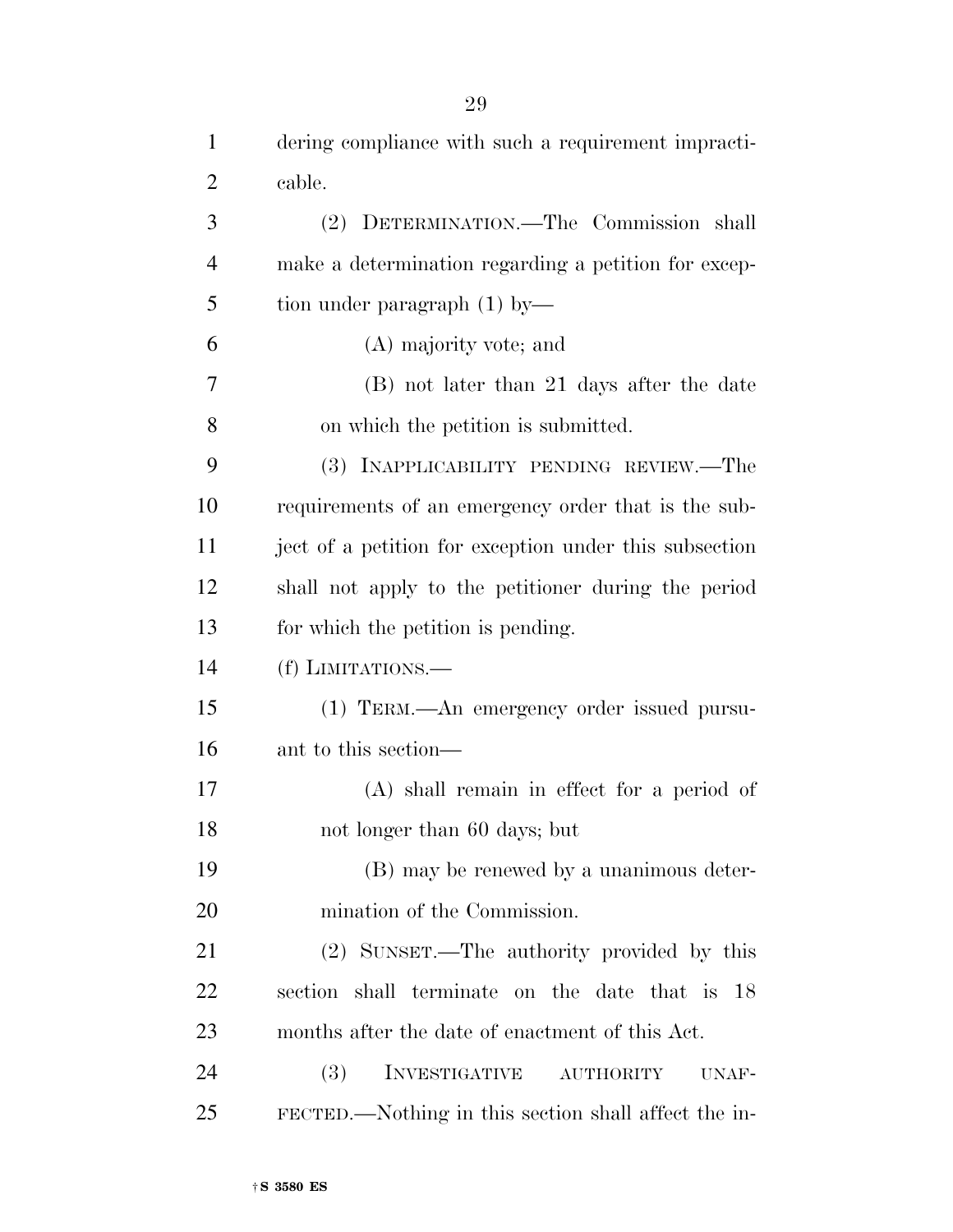vestigative authorities of the Commission as de- scribed in subpart R of part 502 of title 46, Code of Federal Regulations.

#### **SEC. 19. BEST PRACTICES FOR CHASSIS POOLS.**

 (a) IN GENERAL.—Not later than April 1, 2023, the Federal Maritime Commission shall enter into an agree- ment with the Transportation Research Board of the Na- tional Academies of Sciences, Engineering, and Medicine under which the Transportation Research Board shall carry out a study and develop best practices for on-ter- minal or near-terminal chassis pools that provide service to marine terminal operators, motor carriers, railroads, and other stakeholders that use the chassis pools, with the goal of optimizing supply chain efficiency and effective-ness.

 (b) REQUIREMENTS.—In developing best practices under subsection (a), the Transportation Research Board shall—

(1) take into consideration—

 (A) practical obstacles to the implementa-21 tion of chassis pools; and

 (B) potential solutions to those obstacles; and

 (2) address relevant communication practices, information sharing, and knowledge management.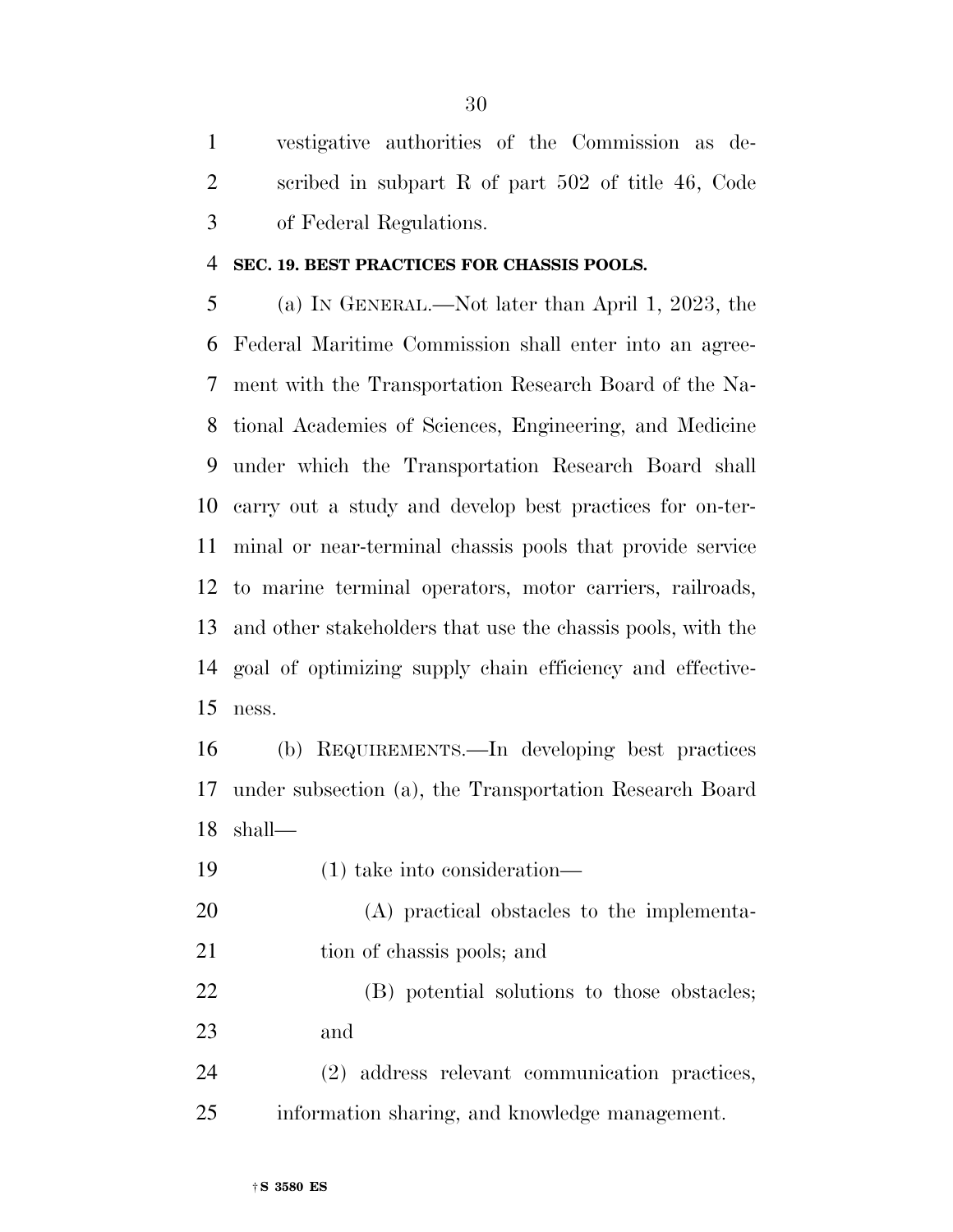(c) PUBLICATION.—The Commission shall publish the best practices developed under this section on a pub-licly available website by not later than April 1, 2024.

 (d) FUNDING.—Subject to appropriations, the Com- mission may expend such sums as are necessary, but not to exceed \$500,000, to carry out this section.

#### **SEC. 20. LICENSING TESTING.**

 (a) IN GENERAL.—Not later than 90 days after the date of enactment of this Act, the Administrator of the Federal Motor Carrier Safety Administration (referred to in this section as the ''Administrator'') shall conduct a re- view of the discretionary waiver authority described in the document issued by the Administrator entitled ''Waiver for States Concerning Third Party CDL Skills Test Ex- aminers In Response to the COVID–19 Emergency'' and dated August 31, 2021, for safety concerns.

 (b) PERMANENT WAIVER.—If the Administrator finds no safety concerns after conducting a review under subsection (a), the Administrator shall—

 (1) notwithstanding any other provision of law, make the waiver permanent; and

 (2) not later than 90 days after completing the review under subsection (a), revise section 384.228 of title 49, Code of Federal Regulations, to provide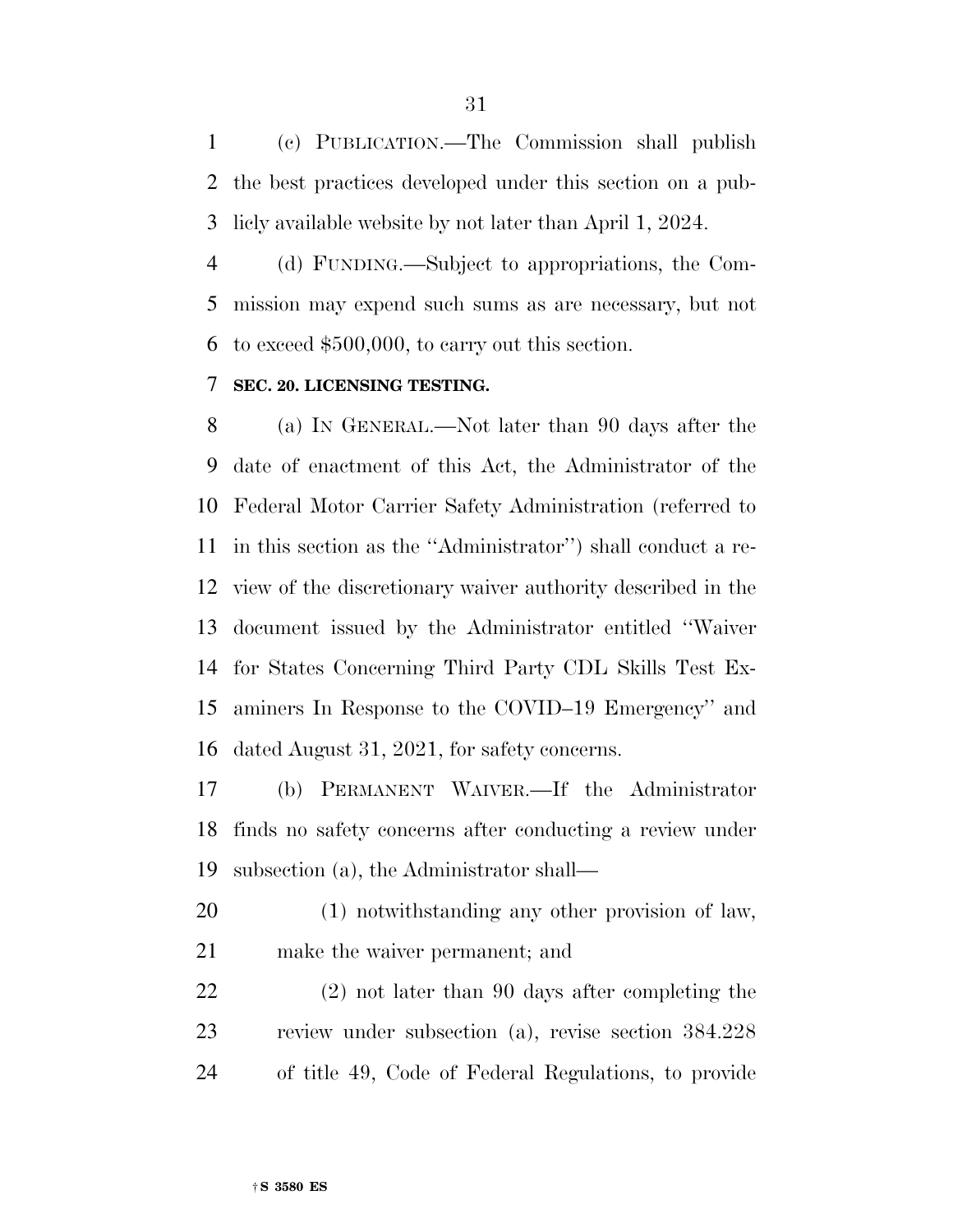| that the discretionary waiver authority referred to in |
|--------------------------------------------------------|
| subsection (a) shall be permanent.                     |

 (c) REPORT.—If the Administrator declines to move forward with a rulemaking for revision under subsection (b), the Administrator shall explain the reasons for declin- ing to move forward with the rulemaking in a report to the Committee on Commerce, Science, and Transportation of the Senate and the Committee on Transportation and Infrastructure of the House of Representatives.

#### **SEC. 21. PLANNING.**

 (a) AMENDMENT.—Section 6702(g) of title 49, United States Code, is amended—

 (1) by striking ''Of the amounts'' and inserting the following:

15 "(1) IN GENERAL.—Of the amounts"; and

(2) by adding at the end the following:

17 "(2) NONAPPLICABILITY OF CERTAIN LIMITA- TIONS.—Subparagraphs (A) and (B) of subsection 19  $(e)(2)$  shall not apply with respect to amounts made available for planning, preparation, or design under 21 paragraph  $(1)$ .".

 (b) EMERGENCY DESIGNATION.—Amounts for which outlays are affected under the amendments made by sub- section (a) that were previously designated by the Con-gress as an emergency requirement pursuant to section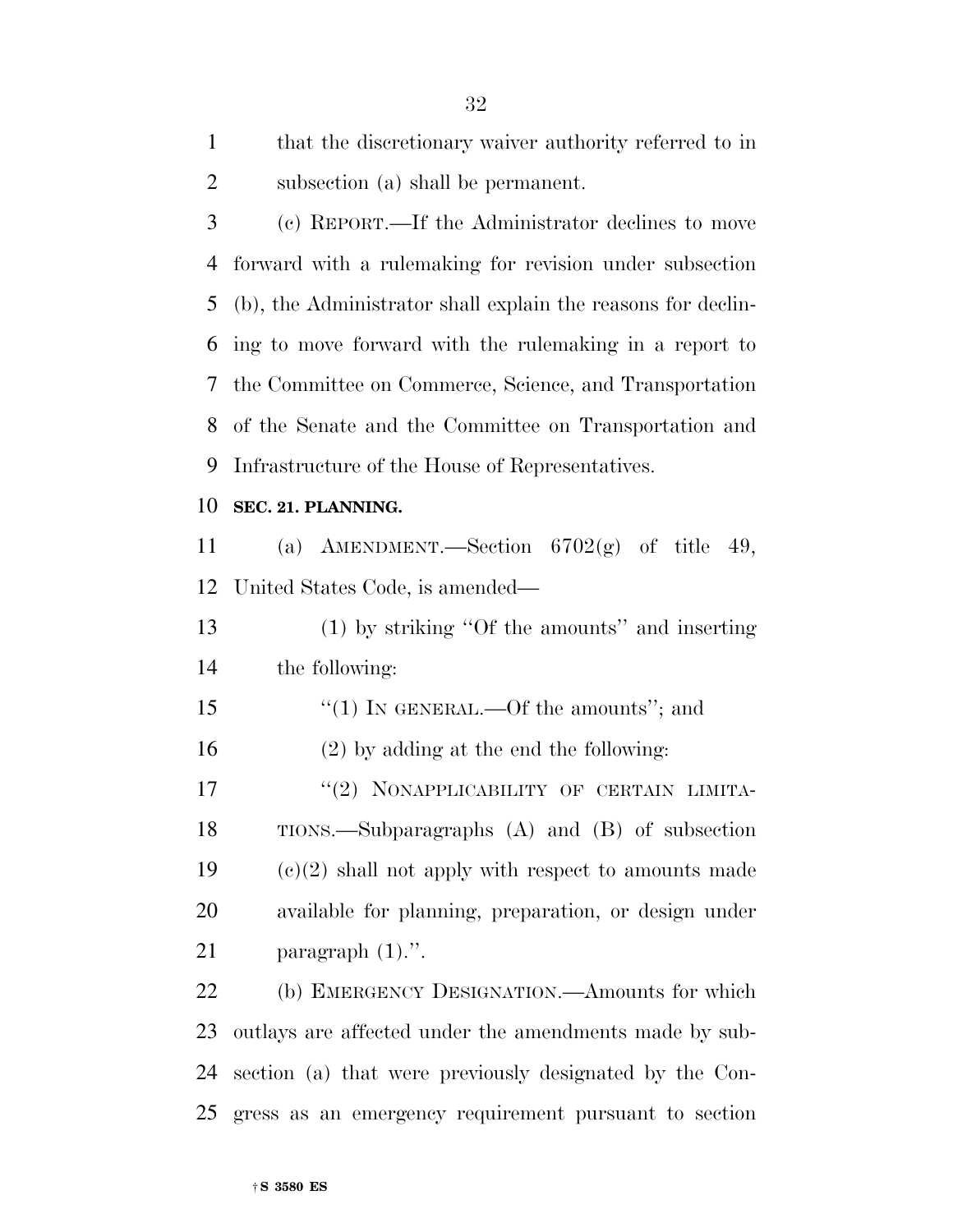4112(a) of H. Con. Res. 71 (115th Congress), the concur- rent resolution on the budget for fiscal year 2018, and to section 251(b) of the Balanced Budget and Emergency Deficit Control Act of 1985 are designated by the Con- gress as an emergency requirement pursuant to section 6 4001(a)(1) and section 4001(b) of S. Con. Res. 14 (117th Congress), the concurrent resolution on the budget for fis-cal year 2022.

## **SEC. 22. REVIEW OF POTENTIAL DISCRIMINATION AGAINST TRANSPORTATION OF QUALIFIED HAZ-ARDOUS MATERIALS.**

 (a) IN GENERAL.—Not later than 90 days after the date of enactment of this Act, the Comptroller General of the United States shall initiate a review of whether there have been any systemic decisions by ocean common carriers to discriminate against maritime transport of qualified hazardous materials by unreasonably denying vessel space accommodations, equipment, or other instru- mentalities needed to transport such materials. The Comptroller General shall take into account any applicable safety and pollution regulations.

 (b) CONSULTATION.—The Comptroller General of the United States may consult with the Commandant of the Coast Guard and the Chair of the Federal Maritime Com-mission in conducting the review under this section.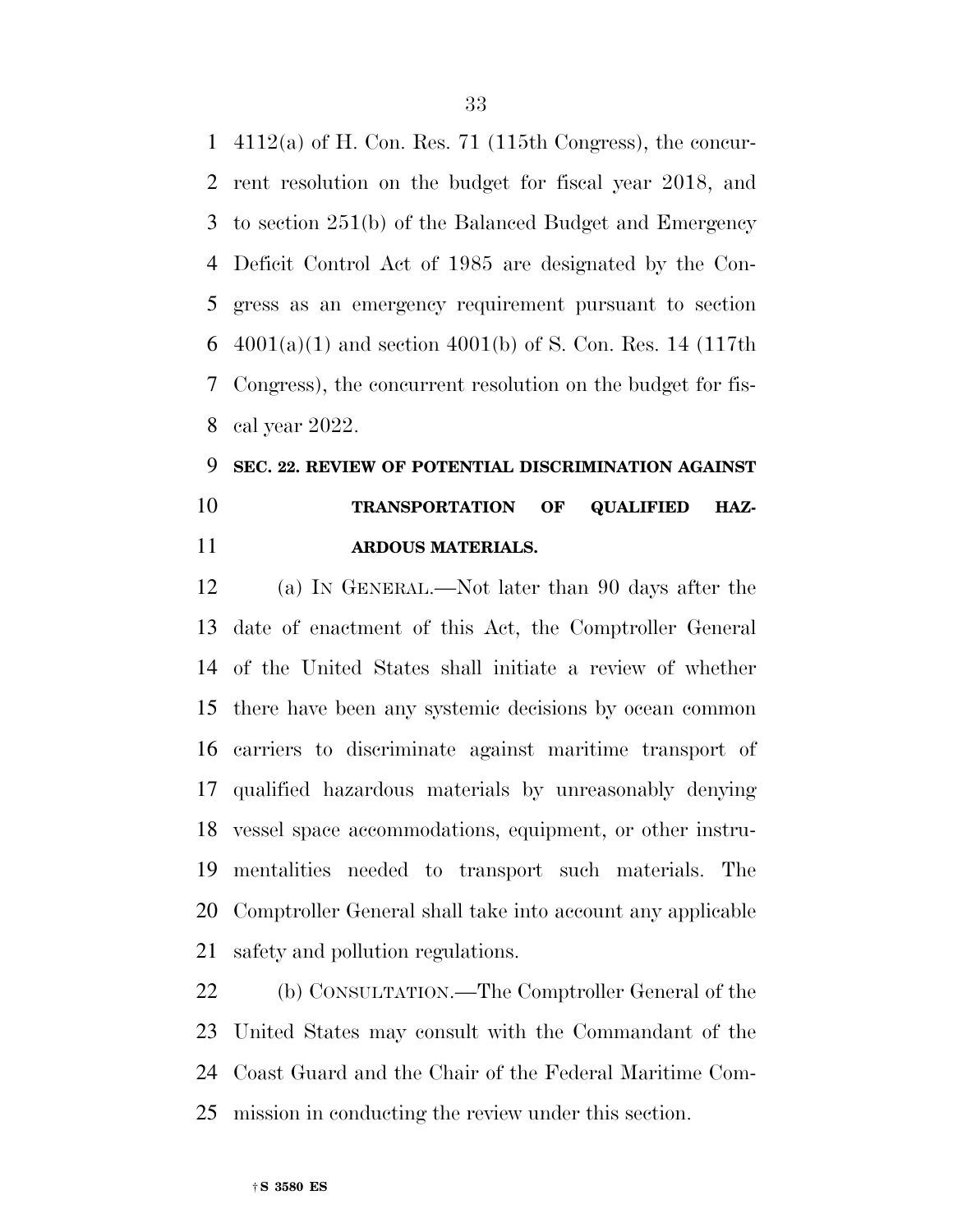(c) DEFINITIONS.—In this section:

 (1) HAZARDOUS MATERIALS.—The term ''haz- ardous materials'' includes dangerous goods, as de- fined by the International Maritime Dangerous Goods Code. (2) OCEAN COMMON CARRIER.—The term ''ocean common carrier'' has the meaning given such term in section 40102 of title 46, United States Code. (3) QUALIFIED HAZARDOUS MATERIALS.—The term ''qualified hazardous materials'' means haz- ardous materials for which the shipper has certified to the ocean common carrier that such materials have been or will be tendered in accordance with ap- plicable safety laws, including regulations. (4) SHIPPER.—The term ''shipper'' has the meaning given such term in section 40102 of title 46, United States Code. **SEC. 23. TRANSPORTATION WORKER IDENTIFICATION CRE- DENTIALS.**  (a) DEFINITION OF DIRECT ASSISTANCE TO A UNITED STATES PORT.—In this section: (1) IN GENERAL.—The term ''direct assistance to a United States port'' means the transportation of cargo directly to or from a United States port.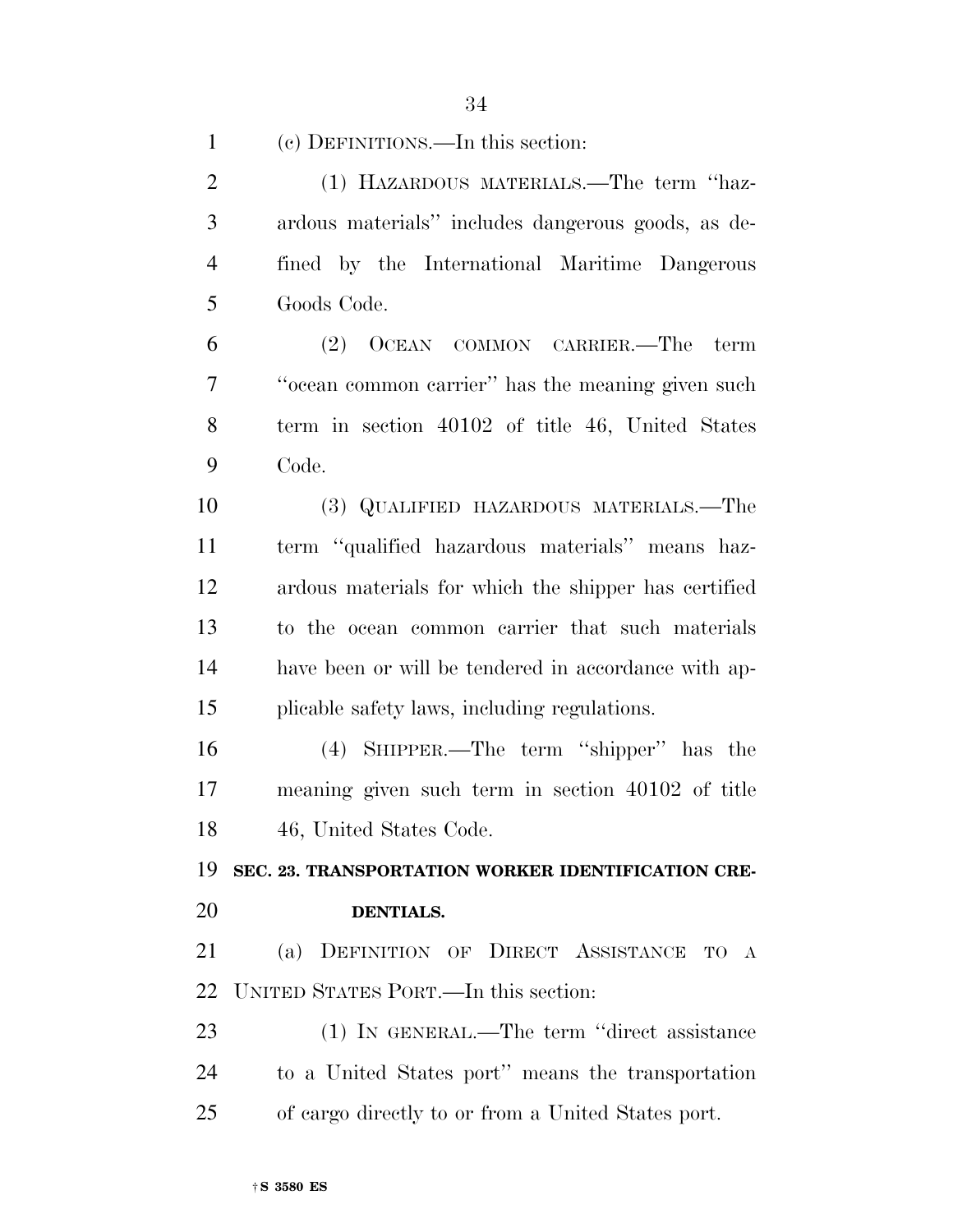| $\mathbf{1}$   | (2) EXCLUSIONS.—The term "direct assistance                |
|----------------|------------------------------------------------------------|
| $\overline{2}$ | to a United States port" does not include—                 |
| 3              | $(A)$ the transportation of a mixed load of                |
| $\overline{4}$ | cargo that includes—                                       |
| 5              | (i) cargo that does not originate from                     |
| 6              | a United States port; or                                   |
| 7              | (ii) a container or cargo that is not                      |
| 8              | bound for a United States port;                            |
| 9              | (B) any period during which a motor car-                   |
| 10             | rier or driver is operating in interstate com-             |
| 11             | merce to transport cargo or provide services not           |
| 12             | in support of transportation to or from a                  |
| 13             | United States port; or                                     |
| 14             | (C) the period after a motor carrier dis-                  |
| 15             | patches the applicable driver or commercial                |
| 16             | motor vehicle of the motor carrier to another lo-          |
| 17             | cation to begin operation in interstate com-               |
| 18             | merce in a manner that is not in support of                |
| 19             | transportation to or from a United States port.            |
| 20             | (b)<br>TRANSPORTATION WORKER IDENTIFICATION                |
| 21             | CREDENTIALS.—The Administrator of the Transportation       |
| 22             | Security Administration and the Commandant of the          |
| 23             | Coast Guard shall jointly prioritize and expedite the con- |
| 24             | sideration of applications for a Transportation Worker     |
| 25             | Identification Credential with respect to applicants that  |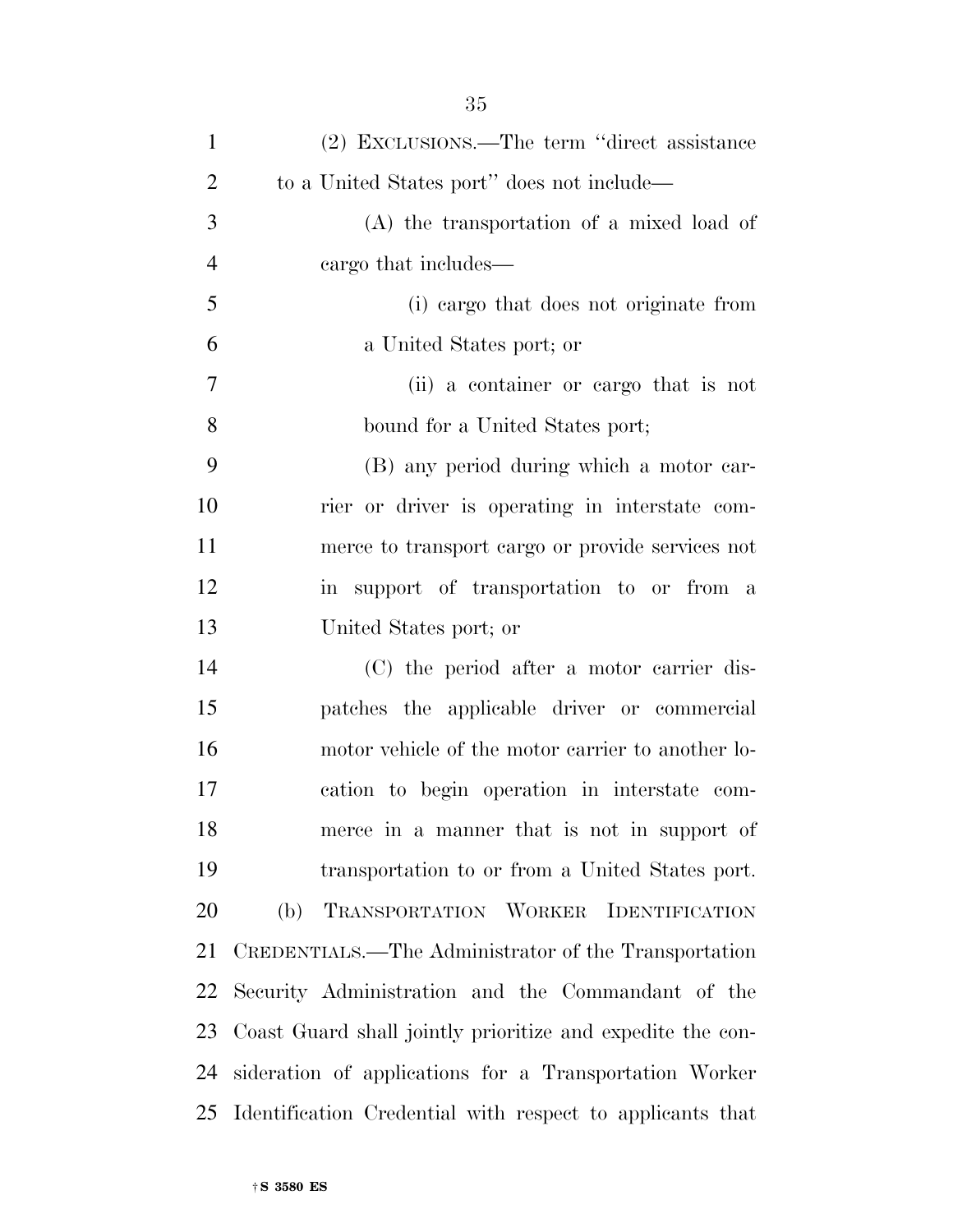reasonably demonstrate that the purpose of the Transpor- tation Worker Identification Credential is for providing, within the interior of the United States, direct assistance to a United States port.

## **SEC. 24. USE OF UNITED STATES INLAND PORTS FOR STOR-**

## **AGE AND TRANSFER OF CARGO CONTAINERS.**

 (a) MEETING.—Not later than 90 days after the date of enactment of this Act, the Assistant Secretary for Transportation Policy, in consultation with the Adminis- trator of the Maritime Administration and the Chair- person of the Federal Maritime Commission, shall convene a meeting of representatives of entities described in sub- section (b) to discuss the feasibility of, and strategies for, identifying Federal and non-Federal land, including inland ports, for the purposes of storage and transfer of cargo containers due to port congestion.

 (b) DESCRIPTION OF ENTITIES.—The entities re-ferred to in subsection (a) are—

 (1) representatives of United States major gate-way ports, inland ports, and export terminals;

- (2) ocean carriers;
- (3) railroads;
- (4) trucking companies;
- (5) port workforce, including organized labor; and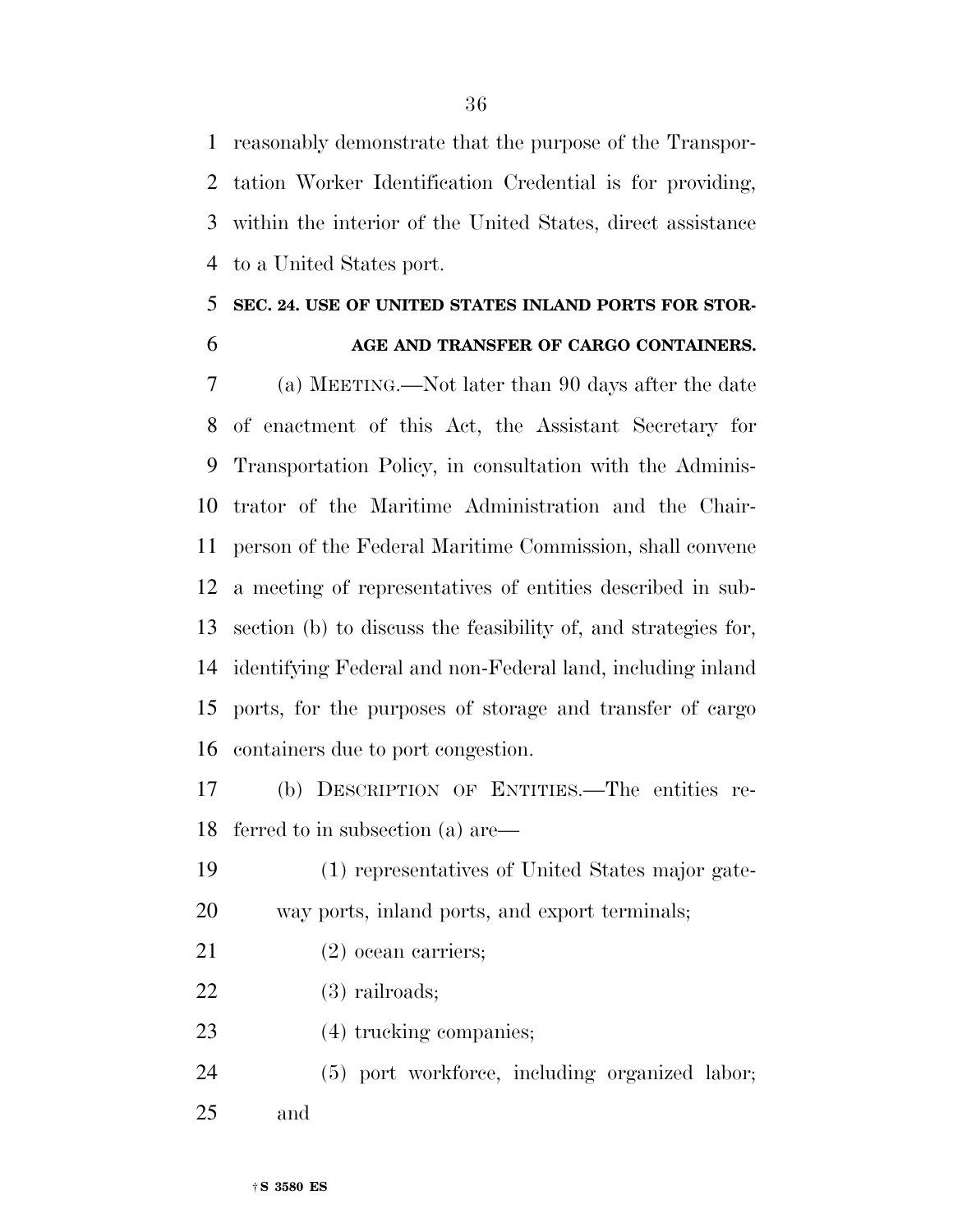(6) such other stakeholders as the Secretary of Transportation, in consultation with the Chairperson of the Federal Maritime Commission, determines to be appropriate.

 (c) REPORT TO CONGRESS.—As soon as practicable after the date of the meeting convened under subsection (a), the Assistant Secretary for Transportation Policy, in consultation with the Administrator of the Maritime Ad- ministration and the Chairperson of the Federal Maritime Commission, shall submit to Congress a report describ-ing—

- 12 (1) the results of the meeting;
- (2) the feasibility of identifying land or prop- erty under the jurisdiction of United States, or ports in the United States, for storage and transfer of cargo containers; and
- (3) recommendations relating to the meeting, if any.

 (d) SAVINGS PROVISION.—No authorization con- tained in this section may be acted on in a manner that jeopardizes or negatively impacts the national security or defense readiness of the United States.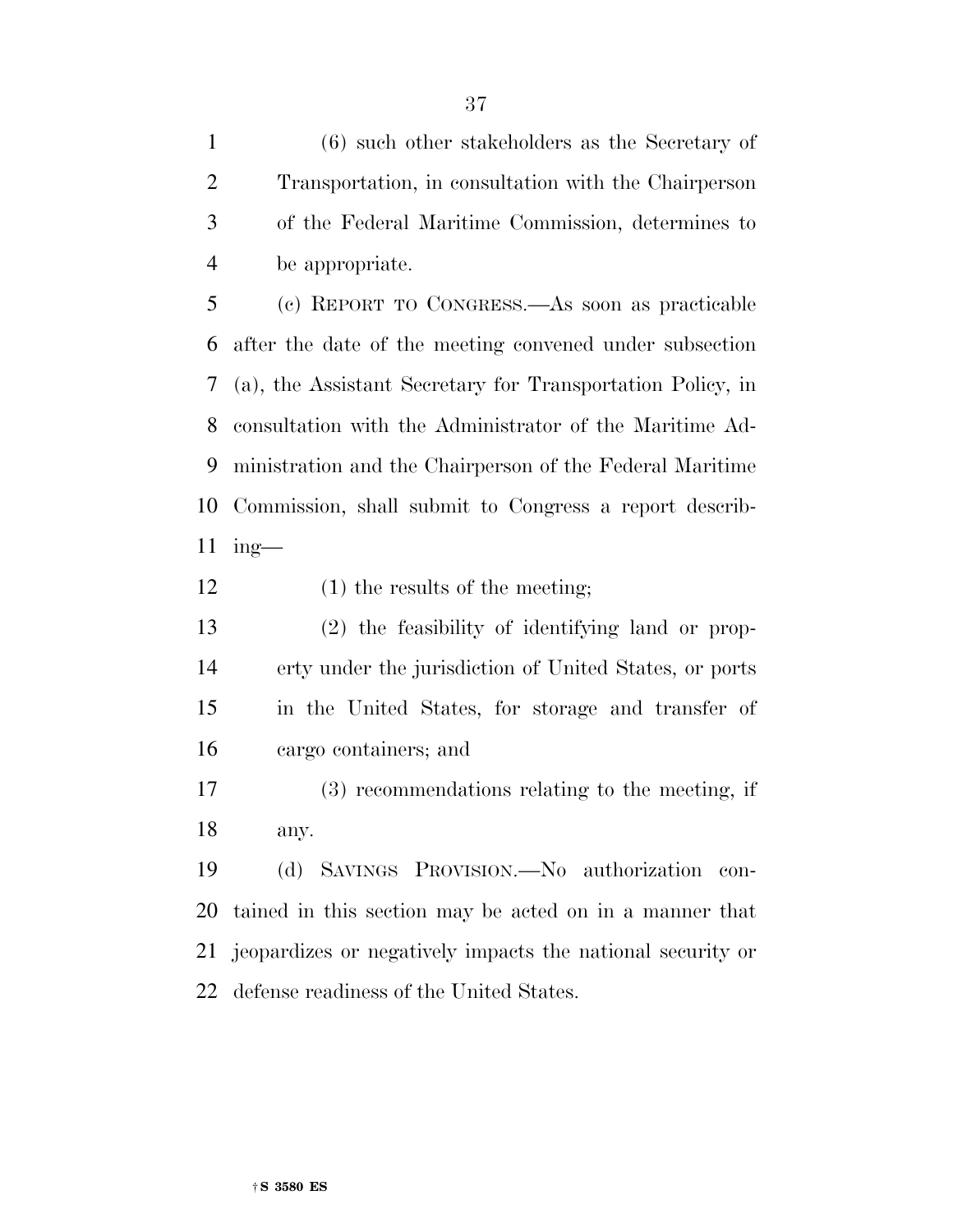Not later than 1 year after the date of enactment of this Act, the Comptroller General of the United States shall submit to Congress a report describing the adoption of technology at United States ports, as compared to that adoption at foreign ports, including—

 (1) the technological capabilities of United States ports, as compared to foreign ports;

 (2) an assessment of whether the adoption of technology at United States ports could lower the costs of cargo handling;

 (3) an assessment of regulatory and other bar- riers to the adoption of technology at United States ports; and

 (4) an assessment of technology and the work-force.

#### **SEC. 26. AUTHORIZATION OF APPROPRIATIONS.**

 Section 46108 of title 46, United States Code, is amended by striking ''\$29,086,888 for fiscal year 2020 and \$29,639,538 for fiscal year 2021'' and inserting ''\$32,869,000 for fiscal year 2022, \$38,260,000 for fiscal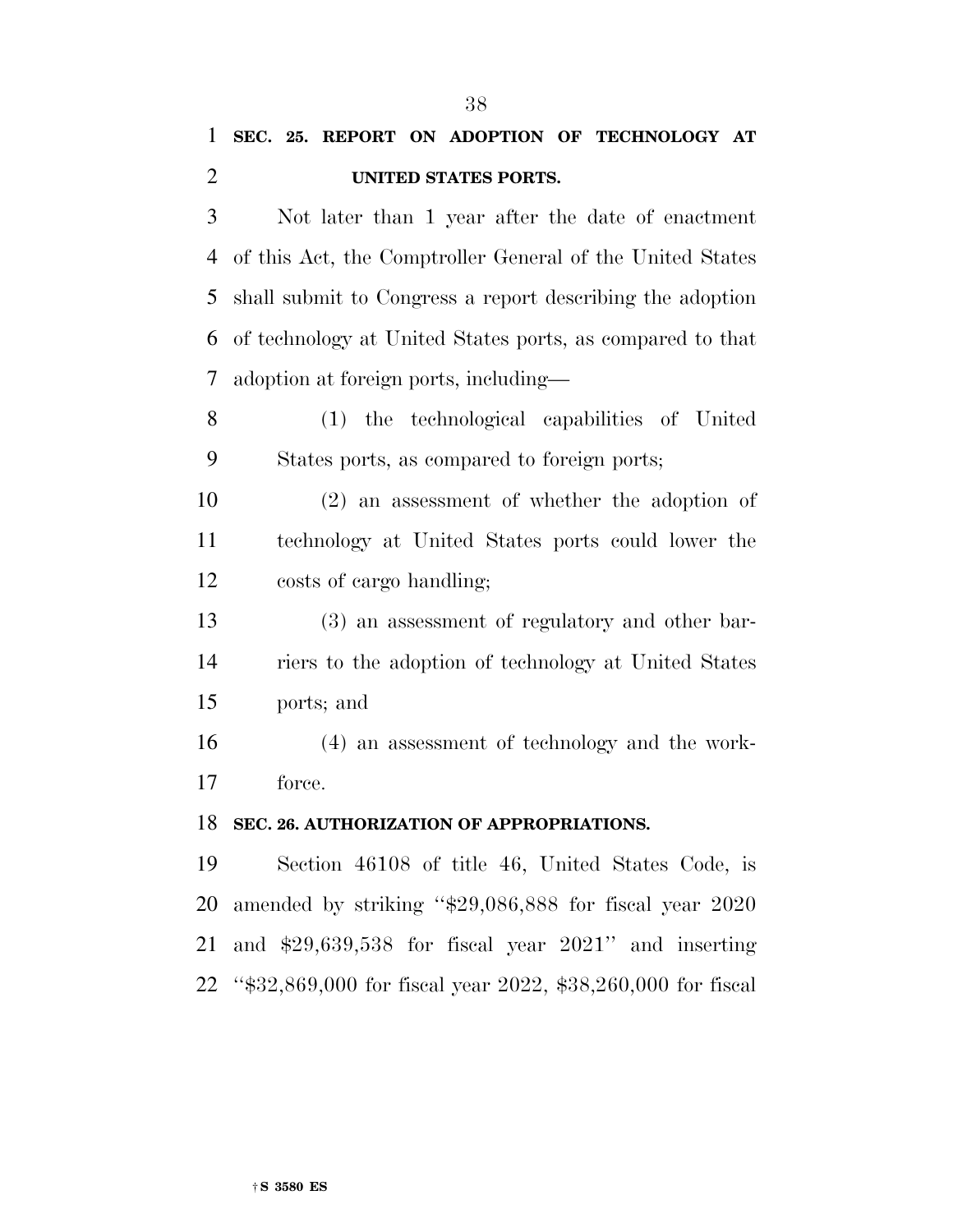1 year 2023, \$43,720,000 for fiscal year 2024, and

2 \$49,200,000 for fiscal year 2025''.

Passed the Senate March 31, 2022.

Attest:

*Secretary.*